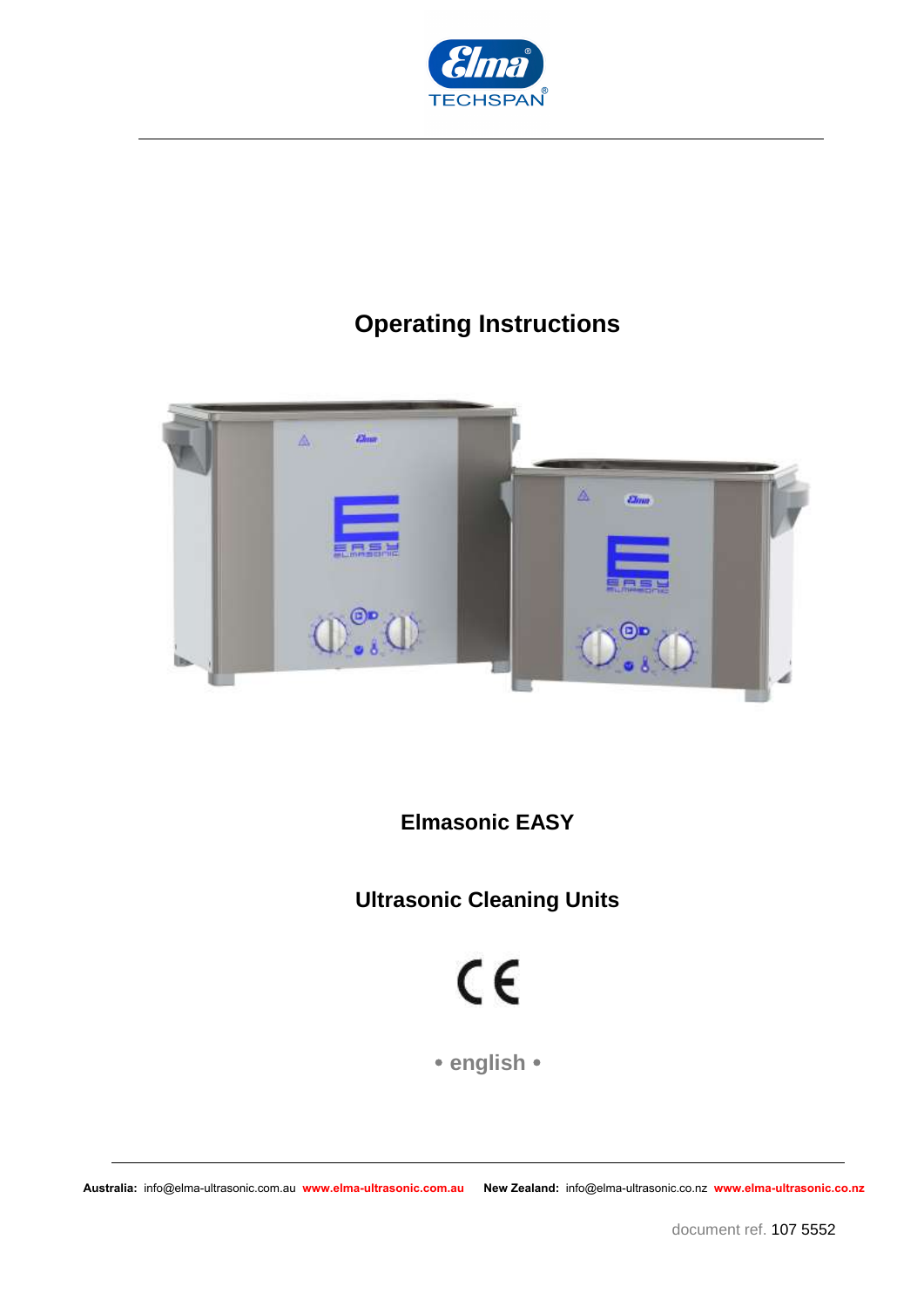## **Contents**

| 1    |                                                    |  |  |  |
|------|----------------------------------------------------|--|--|--|
| 2    |                                                    |  |  |  |
| 2.1  | Instructions for the use of the present manual 4   |  |  |  |
| 2.2  |                                                    |  |  |  |
| 2.3  |                                                    |  |  |  |
| 2.4  | Safety instructions on the machine  6              |  |  |  |
| 3    |                                                    |  |  |  |
| 3.1  |                                                    |  |  |  |
| 4    |                                                    |  |  |  |
| 4.1  | Elmasonic EASY product features  8                 |  |  |  |
| 4.2  |                                                    |  |  |  |
| 4.3  | RFI Statement (European Union) 8                   |  |  |  |
| 4.4  |                                                    |  |  |  |
| 4.5  |                                                    |  |  |  |
| 4.6  |                                                    |  |  |  |
| 4.7  | Turning knob for draining the tank                 |  |  |  |
| 4.8  | Description of operating elements11                |  |  |  |
| 4.9  |                                                    |  |  |  |
| 4.10 | Operating and display functions13                  |  |  |  |
| 5    |                                                    |  |  |  |
| 5.1  | Set up of the liquid drain (EASY 60 H $-$ 300 H)15 |  |  |  |
| 5.2  |                                                    |  |  |  |
| 6    |                                                    |  |  |  |
| 6.1  |                                                    |  |  |  |
| 6.2  |                                                    |  |  |  |
| 6.3  |                                                    |  |  |  |
| 7    |                                                    |  |  |  |
| 7.1  | Heating up of the cleaning liquid                  |  |  |  |
| 7.2  | Starting the cleaning process manually21           |  |  |  |
| 7.3  |                                                    |  |  |  |
| 7.4  |                                                    |  |  |  |
| 7.5  |                                                    |  |  |  |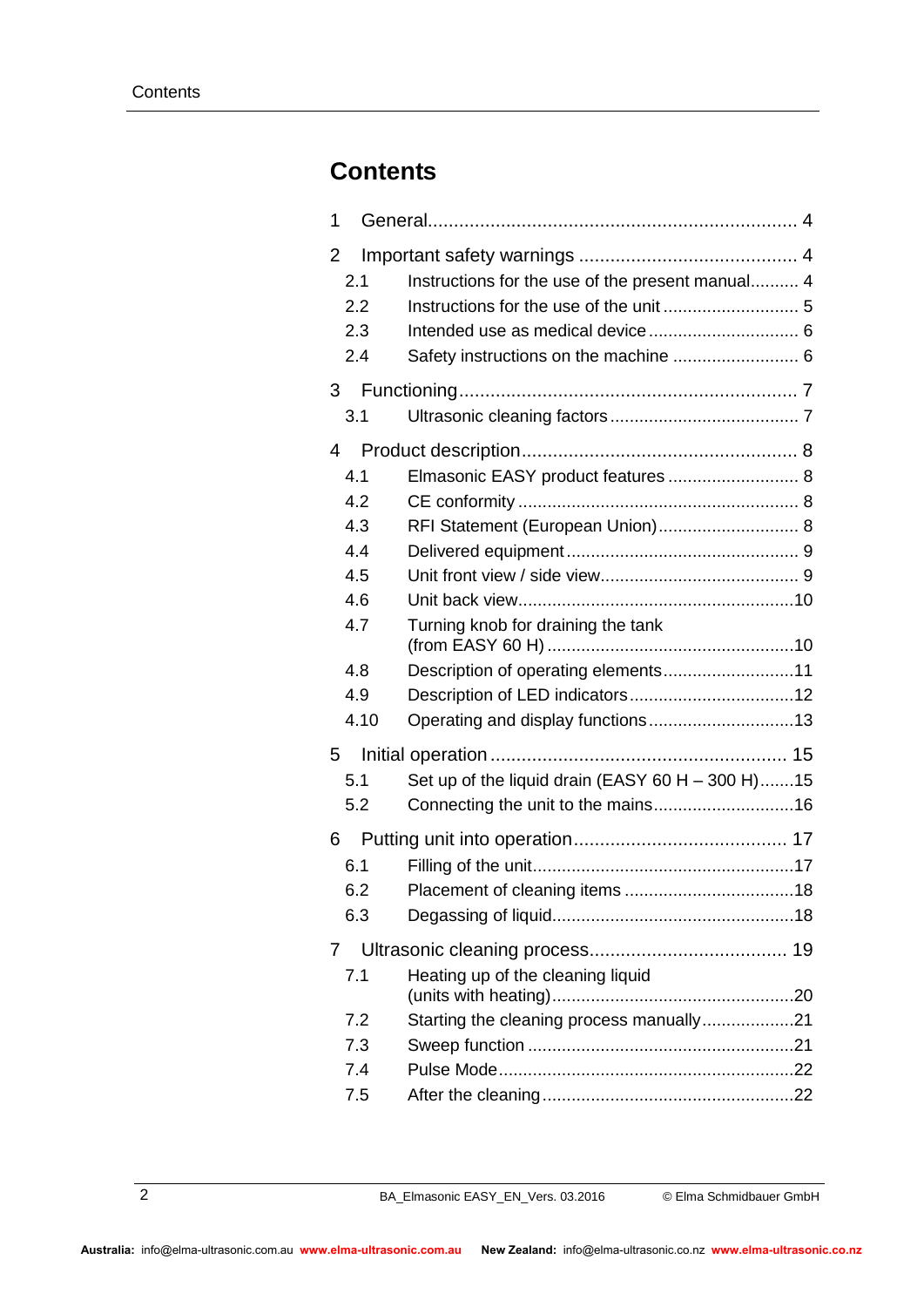

| 8  |       |                                                      |  |
|----|-------|------------------------------------------------------|--|
|    | 8.1   | Limitations of use of cleaners containing solvents23 |  |
|    | 8.2   |                                                      |  |
|    | 8.3   | List of recommended cleaning media24                 |  |
|    | 8.3.1 |                                                      |  |
|    | 8.3.2 |                                                      |  |
|    | 8.3.3 |                                                      |  |
|    | 8.3.4 |                                                      |  |
|    | 8.3.5 |                                                      |  |
|    | 8.3.6 |                                                      |  |
|    | 8.3.7 |                                                      |  |
| 9  |       |                                                      |  |
|    | 9.1   |                                                      |  |
|    | 9.2   |                                                      |  |
|    | 9.3   |                                                      |  |
| 10 |       |                                                      |  |
| 11 |       |                                                      |  |
| 12 |       | Putting out of action and waste disposal  32         |  |
| 13 |       | Manufacturer's contact address 32                    |  |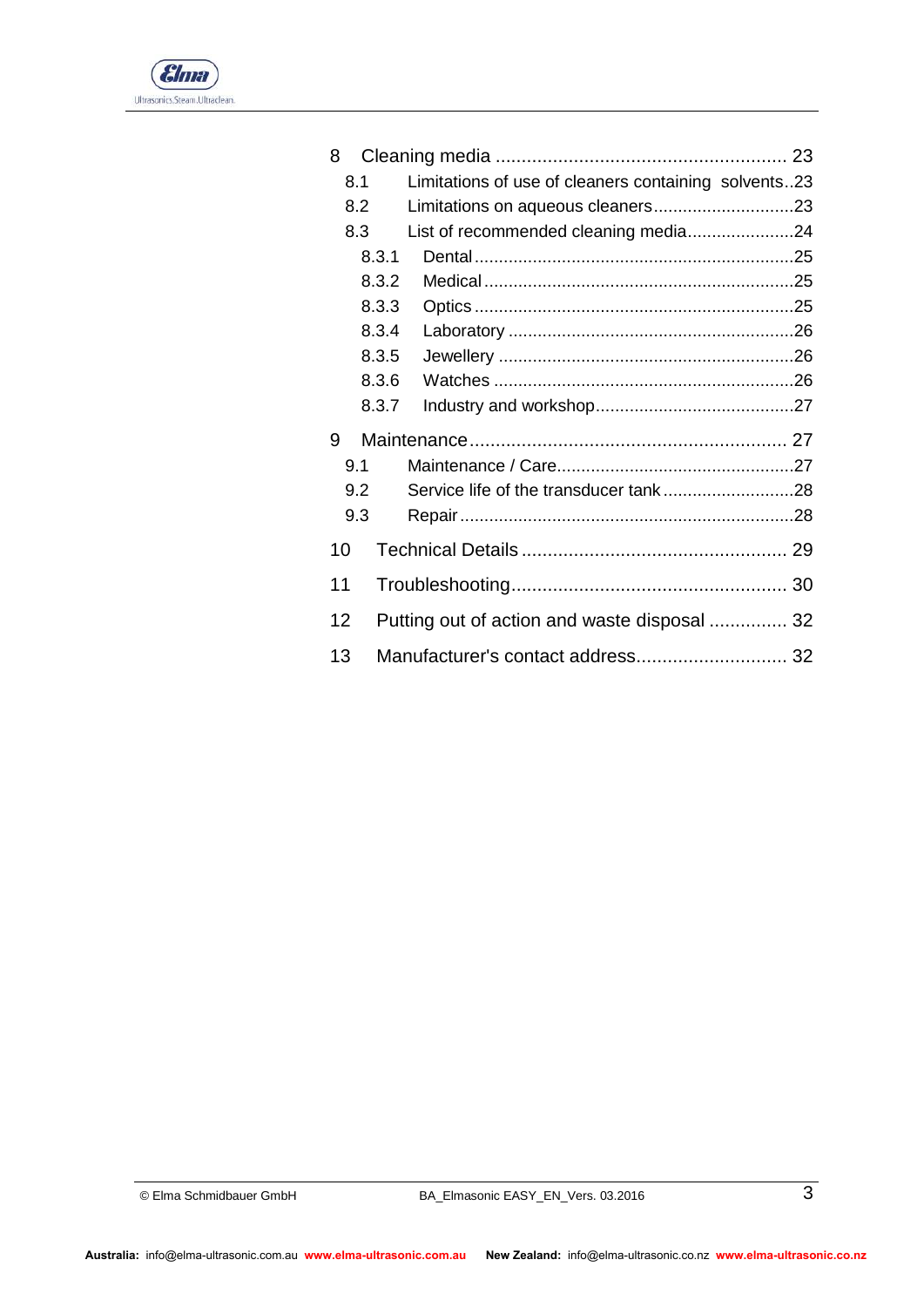## **1 General**

<span id="page-3-0"></span>The present Operating Instructions are part of the delivered equipment. They must be ready for use at any time and remain with the unit in case of resale.

We reserve the right to carry out technical modifications on the unit due to advanced development.

An operating manual cannot take account of every conceivable use. An operating manual cannot take account of every possible use. Contact your dealer or the manufacturer for further information or in the event of problems which are not covered or not sufficiently covered in this operating manual.

## **2 Important safety warnings**

<span id="page-3-2"></span><span id="page-3-1"></span>Please observe any additional national safety regulations that may apply.

## **2.1 Instructions for the use of the present manual**

Carefully read the Operating Instructions before you operate the unit. Do not use the present electrical unit for any purpose other than described in the Operating Instructions.

#### **Warning symbols used in the present manual:**

This symbol warns of the risk of injury caused by electricity.

This symbol warns of the risk of injury caused by explosion and/or deflagration.

This symbol warns of the risk of injury caused by hot surfaces and liquids.

This symbol warns of the risk of injury.

This symbol warns of the risk of damage to the equipment.

This symbol marks additional information.

#### **Signal words used in the present manual**

The signal word Danger warns of a potential risk of serious injury and danger to life. **Danger**

The signal word Warning warns of the risk of serious injury and heavy damage to the equipment. **Warning**

The signal word Caution warns of the risk of light injury or damage to the equipment. **Caution**

The signal word Attention warns of the risk of damage to the equipment. **Attention**

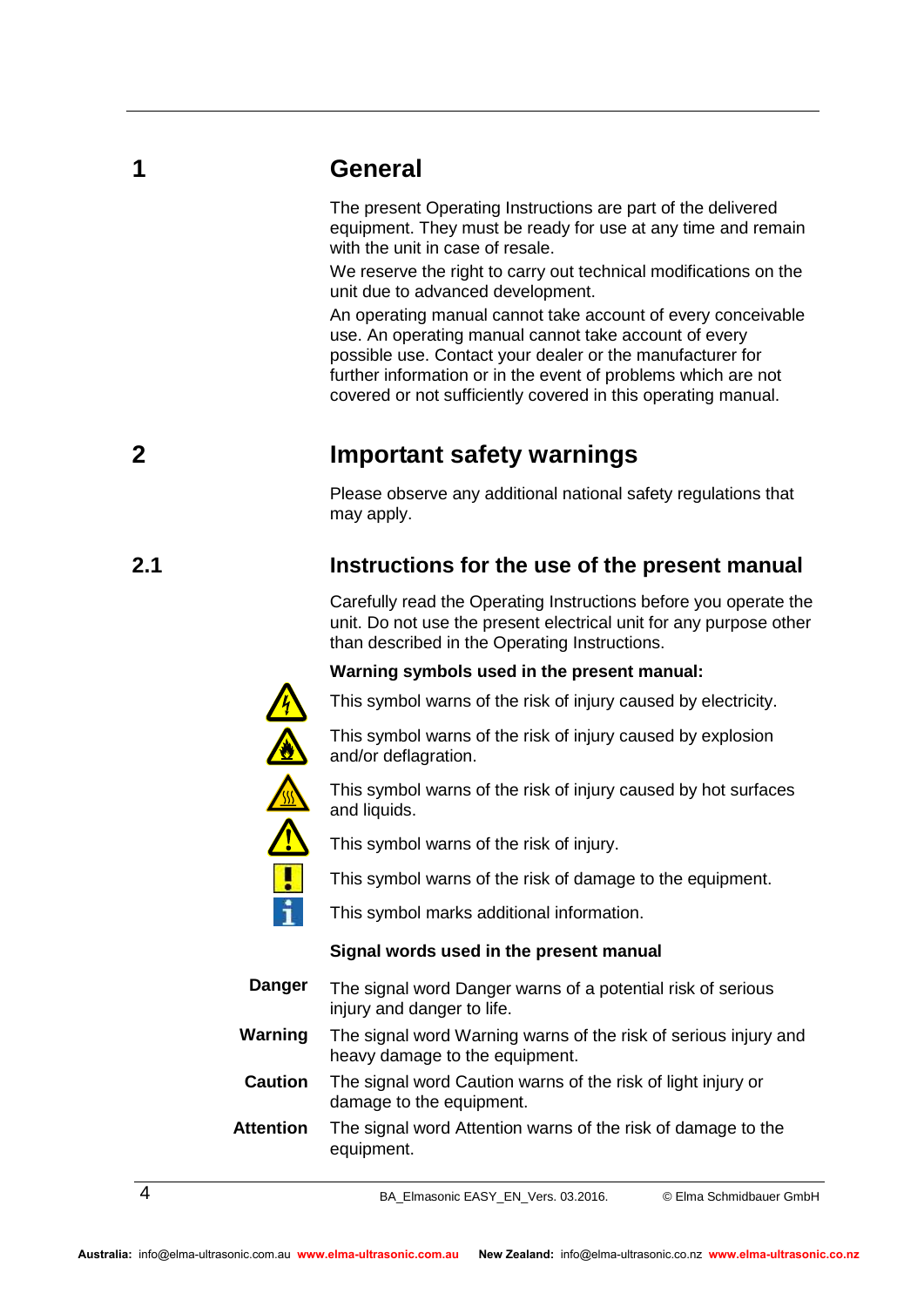

<span id="page-4-0"></span>

| 2.2<br>Intended use                          | Instructions for the use of the unit<br>The present Elma ultrasonic cleaning unit has been designed                                                                                                                                                                                         |  |  |
|----------------------------------------------|---------------------------------------------------------------------------------------------------------------------------------------------------------------------------------------------------------------------------------------------------------------------------------------------|--|--|
|                                              | for the treatment of items and liquids only.                                                                                                                                                                                                                                                |  |  |
|                                              | No cleaning of living beings or plants!                                                                                                                                                                                                                                                     |  |  |
| <b>User</b>                                  | Operation of the unit by authorized and instructed staff only.<br>Observe the instructions given in the manual.                                                                                                                                                                             |  |  |
| <b>Mains connection</b>                      | For safety reasons, the present unit must be connected to a<br>correctly grounded socket only. The technical details indicated<br>on the nameplate must correspond with the available mains<br>connection details, in particular those of the mains voltage and<br>current connected value. |  |  |
| <b>Prevention of</b><br>electrical accidents | For purposes of maintenance and care of the unit, in the case<br>of suspected humidity inside the unit or in the case of<br>malfunctions and after operation, unplug the mains plug.<br>The unit must only be opened by authorised specialised<br>personnel.                                |  |  |
| <b>Cleaning liquid</b>                       | Fill the unit with a sufficient quantity of cleaning liquid before<br>switch-on. Flammable liquids must not be treated by ultrasound<br>directly in the cleaning tank: risk of fire and explosion!                                                                                          |  |  |
| <b>Hot surfaces and</b><br>liquids           | Risk of burning and scalding! Depending on the operational<br>period of the unit, unit surfaces, cleaning liquid, basket and<br>cleaning items can heat up considerably.                                                                                                                    |  |  |
| <b>Noise emission</b>                        | Ultrasonic units can produce annoying sounds.<br>Wear personal ear protection devices when working close to an<br>ultrasonic unit which is operated without cover.                                                                                                                          |  |  |
| Sound transmission<br>at physical contact    | Do not reach inside the cleaning liquid or touch sound-carrying<br>parts (tank, basket, cleaning items, etc.) during operation.                                                                                                                                                             |  |  |
| <b>Exclusion of liability</b>                | The manufacturer cannot be held liable for damages on<br>persons, equipment or cleaning items caused by improper use.<br>The operator is responsible for the instruction of the operating<br>staff.                                                                                         |  |  |
| <b>Storage and</b>                           | Temperature during storage: $+5$ C ( $+41$ F) to $+40$ C ( $+104$ F)                                                                                                                                                                                                                        |  |  |
| transport conditions                         | Temperature during transport: -15 C (+5 F) to +60 C (+140 C)                                                                                                                                                                                                                                |  |  |
|                                              | Humidity and air pressure during storage and transport:                                                                                                                                                                                                                                     |  |  |
|                                              | 10 % - 80 % relative humidity; non-condensing                                                                                                                                                                                                                                               |  |  |
|                                              | Pressure range 500 hPa - 1060 hPa absolute                                                                                                                                                                                                                                                  |  |  |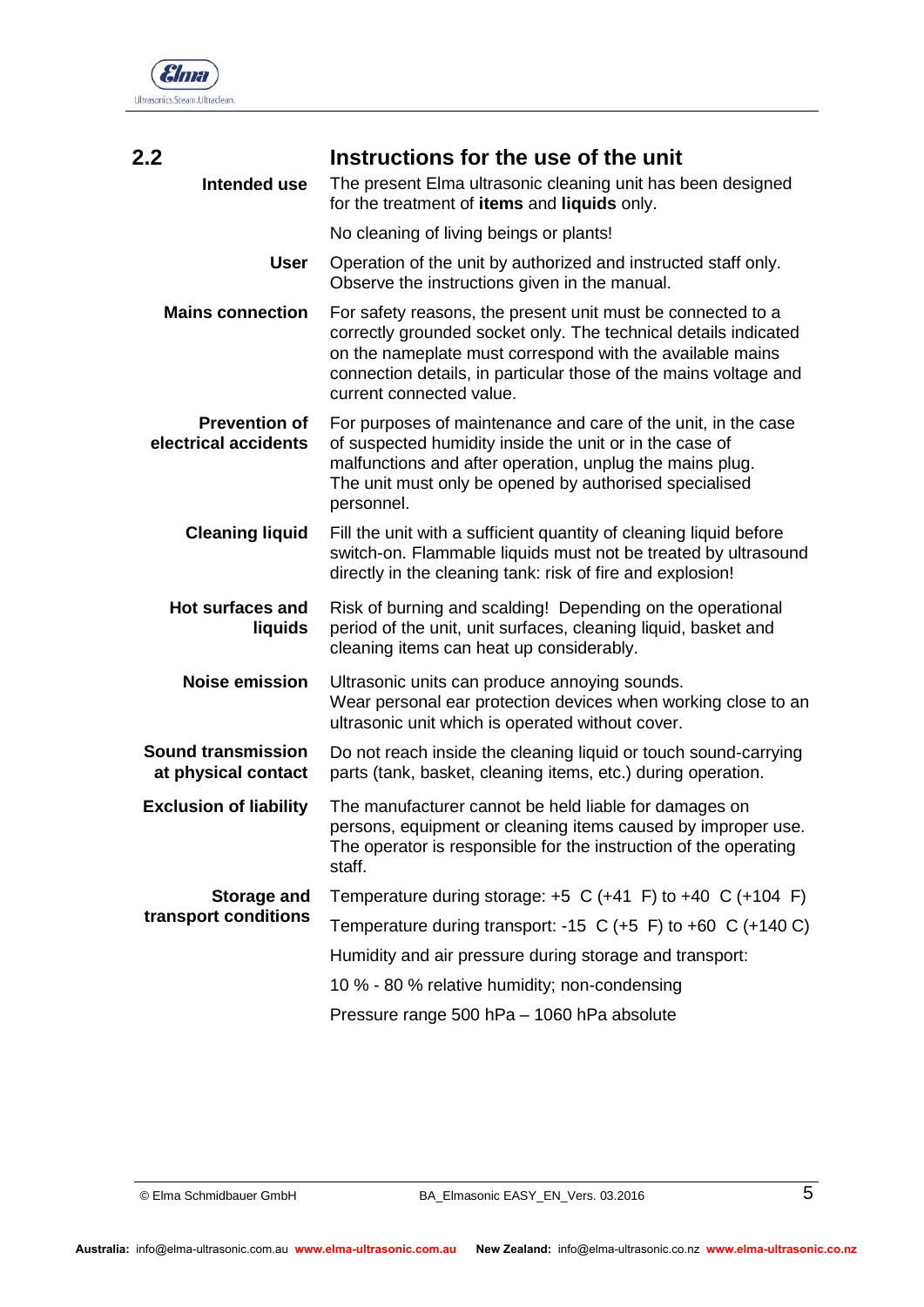<span id="page-5-0"></span>

| 2.3              | Intended use as medical device                                                                                                                                                                                                               |
|------------------|----------------------------------------------------------------------------------------------------------------------------------------------------------------------------------------------------------------------------------------------|
| Intended purpose | Ultrasonic cleaning of                                                                                                                                                                                                                       |
|                  | - surgical and medical instruments                                                                                                                                                                                                           |
|                  | - microinstruments and                                                                                                                                                                                                                       |
|                  | - rigid endoscopes and accessories                                                                                                                                                                                                           |
|                  | Only reusable medical devices that are approved for ultrasonic<br>cleaning and authorised for the reprocessing are permitted to<br>be cleaned (see information of the medical device manufacturer<br>according to, e.g. ISO 17664).          |
|                  | The cleaning of medical devices with Elmasonic Easy-Line<br>products does not replace the subsequent cleaning, disinfection<br>or sterilisation in automated standard processes (e.g. cleaning<br>and disinfection unit (CDU) or autoclave). |
|                  | The user is responsible for checking the cleaning result.                                                                                                                                                                                    |
| Intended use     | Ultrasonic cleaning machines are exclusively intended for<br>ultrasonic irradiation of objects and liquids. Thereby, no<br>flammable liquids are permitted to be used directly in the<br>cleaning tanks.                                     |
|                  | The machine is only permitted to be operated by trained<br>personnel and not by children. Operation and placement must<br>be performed in accordance with the conditions and media<br>defined in the operating manual.                       |
|                  | The service intervals and regional regulations for checking the<br>equipment must be complied with.                                                                                                                                          |

### **2.4 Safety instructions on the machine**



<span id="page-5-1"></span>This symbol warns about the risk of injury from hot surfaces and liquids.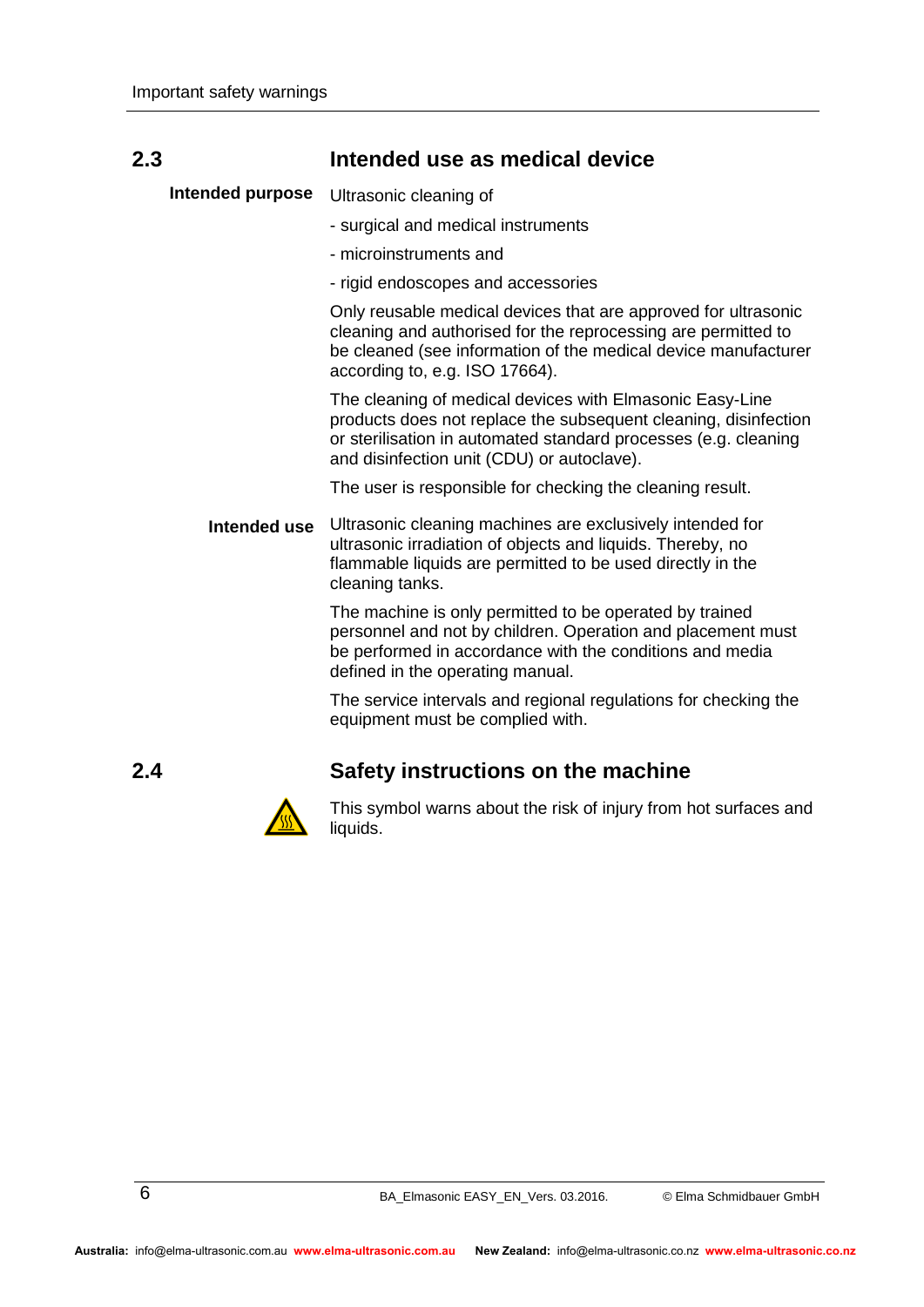

# **3 Functioning**

<span id="page-6-0"></span>Today, cleaning by ultrasound is the most modern fine cleaning method.

The electric high-frequency energy created by an ultrasonic generator is transformed into mechanical energy by piezoelectrical transducer systems and is then transmitted into the bath.

<span id="page-6-1"></span>This process creates millions of tiny vacuum bubbles which implode due to the variations of pressure caused by the ultrasonic activity. Highly energetic liquid jets are created. These jets remove dirt particles from surfaces and even from the smallest grooves and bores.

## **3.1 Ultrasonic cleaning factors**

|                          | Basically, the cleaning result depends on four factors:                                                                                                                                                                                                                                                                                                                                                                              |
|--------------------------|--------------------------------------------------------------------------------------------------------------------------------------------------------------------------------------------------------------------------------------------------------------------------------------------------------------------------------------------------------------------------------------------------------------------------------------|
| <b>Mechanical energy</b> | Ultrasonic energy is probably the most important mechanical<br>factor in the cleaning process. This energy must be transmitted<br>through a liquid medium to the surfaces which are to be<br>cleaned. The present Elmasonic unit is fitted with the innovative<br>sweep function device: electronic oscillation of the sound field<br>(sweep function) prevents the formation of zones of low<br>performance in the ultrasonic bath. |
| <b>Cleaning media</b>    | For saponification and removal of the dirt particles a suitable<br>cleaning agent is required. Elma has a large range of cleaning<br>media on offer.                                                                                                                                                                                                                                                                                 |
|                          | Cleaning chemicals are also necessary to reduce the surface<br>tension. This increases considerably the efficiency of the<br>ultrasonic activity.                                                                                                                                                                                                                                                                                    |
| <b>Temperature</b>       | The effect of the cleaning medium is improved by the optimised<br>temperature of the cleaning liquid.                                                                                                                                                                                                                                                                                                                                |
|                          | For Elma cleaning products please observe the instructions<br>given on the label or the product information leaflets.                                                                                                                                                                                                                                                                                                                |
| <b>Cleaning period</b>   | The cleaning period depends on the degree and the kind of<br>contamination and on the correct selection of ultrasonic energy,<br>cleaning agent and temperature.                                                                                                                                                                                                                                                                     |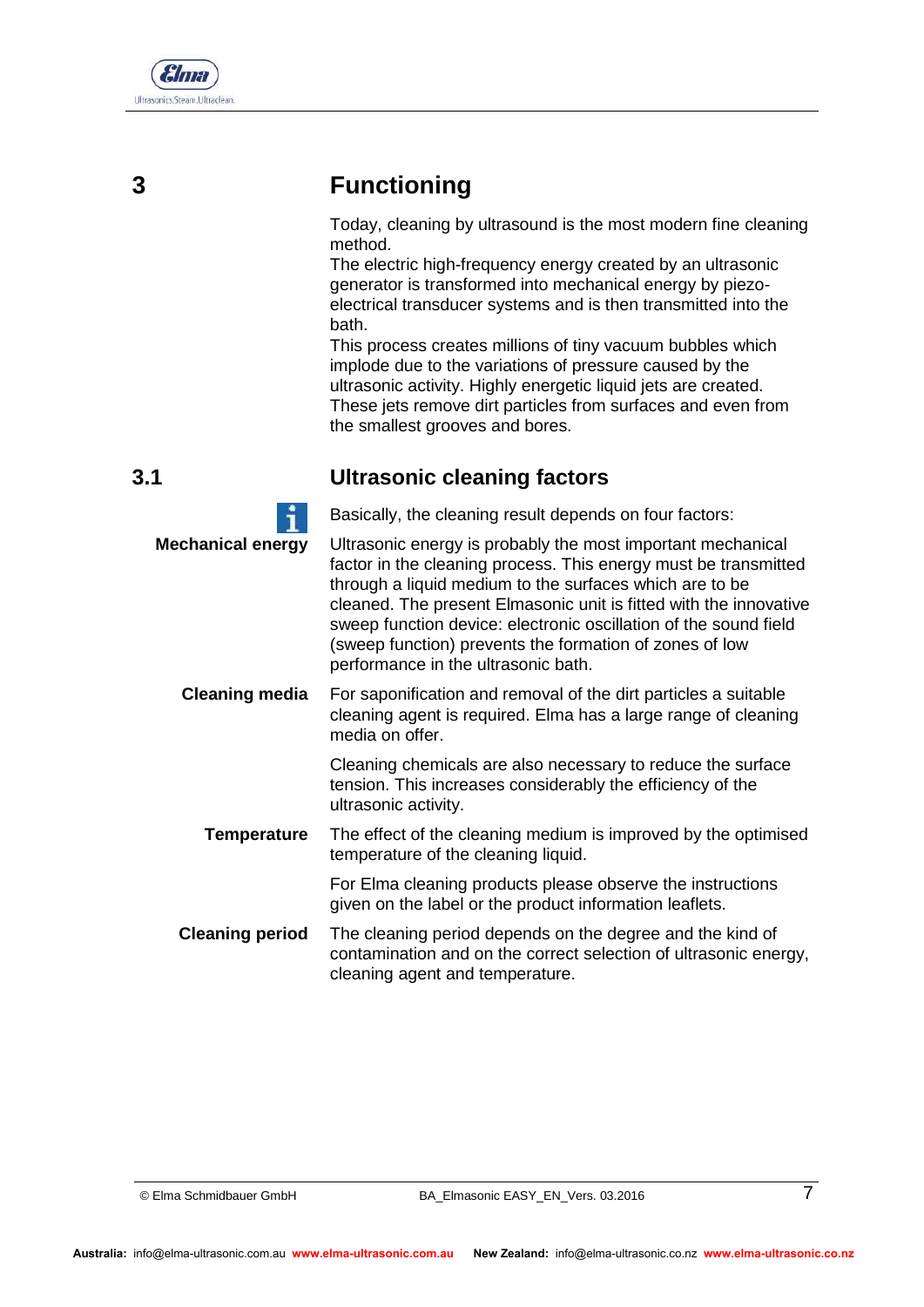# **4 Product description**

### **4.1 Elmasonic EASY product features**

- <span id="page-7-1"></span><span id="page-7-0"></span> Transducer tank made of cavitation-resistant stainless steel
- Case made of hygienically easy to clean stainless steel
- Sandwich power transducer systems
- Sweep function for optimal sound field distribution in the cleaning liquid
- Liquid fast drain on the machine rear side (starting from Elmasonic EASY 60 H)
- Heating with dry-running protection"
- Machine can be plugged in to mains power socket
- Electronic selector switch
- Drip-proof control unit
- Plastic carrying handles (starting from Elmasonic EASY 60 H)
- Automatic safety shutdown after 8 hours operation to prevent accidental continuous operation
- Automatic safety shutdown at 90 °C bath temperature
- <span id="page-7-2"></span> Protection against unintended restart, e.g. after automatic safety shutdown or power failure

## **4.2 CE conformity**

This Elma ultrasonic cleaner meets the requirements for the CE marking based on the EC/EU Low Voltage, Electromagnetic Compatibility (EMC) and RoHS Directives. Some models are also registered as medical devices.

<span id="page-7-3"></span>Refer to the EC/EU Declaration of Conformity that can be obtained from the manufacturer for details.

## **4.3 RFI Statement (European Union)**

This is a Class A product.

Please note:

This equipment has been approved for business purposes with regard to electromagnetic interference.

In a domestic environment this product may cause radio interference in which case the user may be required to take adequate measures. For this please contact your supplier or the manufacturer of the unit.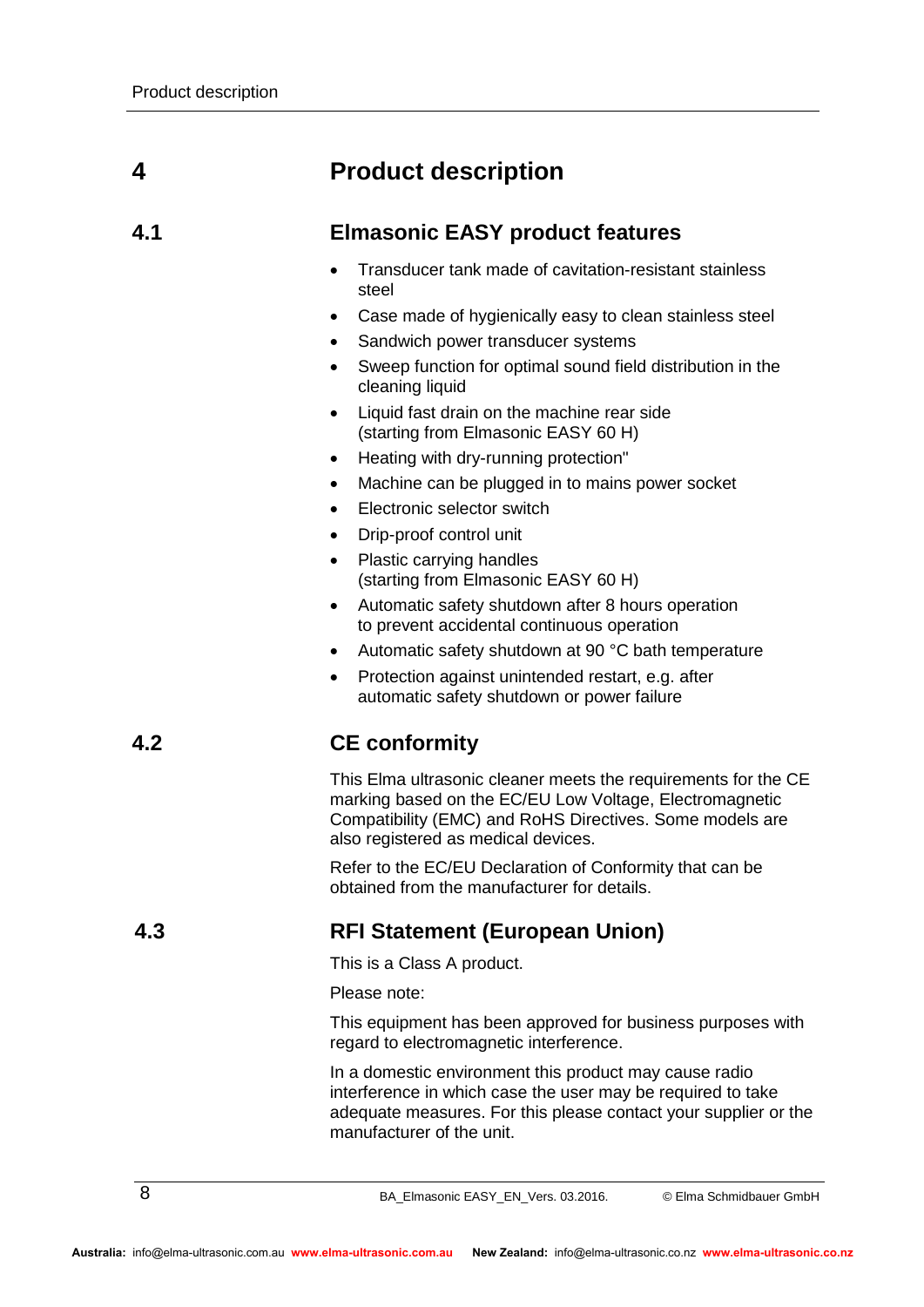

## **4.4 Delivered equipment**

- <span id="page-8-0"></span>Ultrasonic cleaning unit
- Mains cable
- Tube socket with tube clamp (starting from Elmasonic EASY 60 H)
- <span id="page-8-1"></span>Operating Instructions

## **4.5 Unit front view / side view**



Illustration 4.5 Front view / side view Elmasonic EASY 30 H

- **Filling line** (not available on Elmasonic EASY 10 / S 10 H) indicates the recommended maximum filling level. This level should not be exceeded even with cleaning items inside. **A**
- **Plastic carrying handles** (from Elmasonic EASY 30 H) for the safe transportation of the unit even with hot casing. **B**
- **Turning knob for the draining of the tank** (from Elmasonic EASY 60 H) functional description *see section [4.7.](#page-9-1)* **C**
- **Operating panel** for the control of the operating functions. Description see *section [4.8](#page-10-0)* and *[0.](#page-10-1)* **D**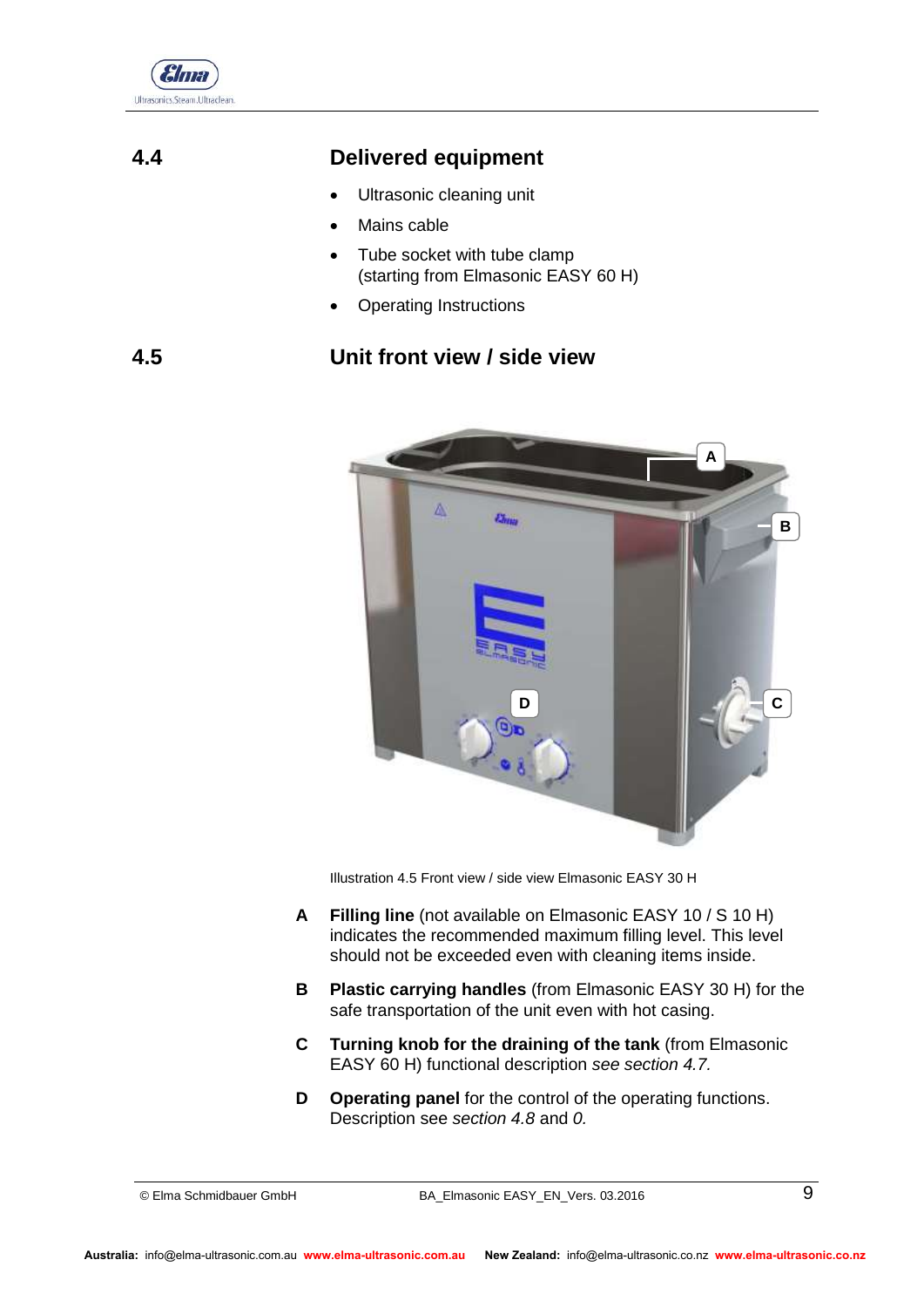#### **4.6 Unit back view**

<span id="page-9-0"></span>

Illustration 4.6 Unit back view (as delivered)

- **Liquid drain duct** for draining the tank (up from EASY 30) **A**
- **Mains supply socket** for quick and easy removal of the mains cable e.g. for transportation purposes **B**

#### **4.7 Turning knob for draining the tank (from EASY 60 H)**

<span id="page-9-1"></span>

Illustration 4.7 View turning knob for draining the tank

- **Vertical position**: drain open **A**
- **Horizontal position**: drain shut **B**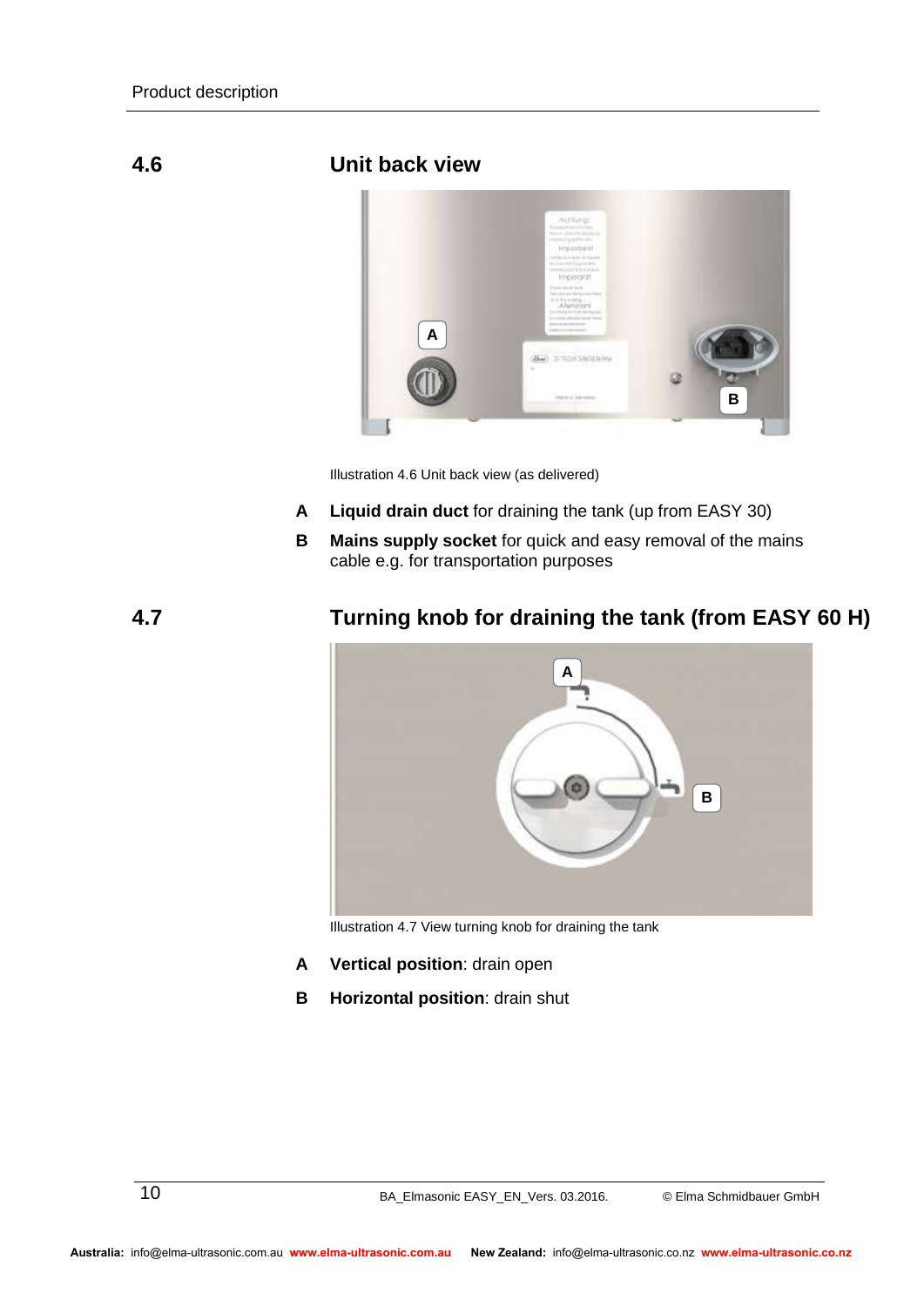

#### **4.8 Description of operating elements**

<span id="page-10-0"></span>

Illustration 4.8 View operating elements (unit with heating)

#### <span id="page-10-1"></span>**On/Off switch A**

**Cleaning time preselection \*** Setting options Short time operation: 1; 2; 3; 4; 5; 10; 15; 20; 25; 30 min (with automatic switch-off).

Continuous setting ON for continuous operation. The switch-off must be performed manually here.

However, the machine is switched off automatically after 8 hours continuous operation for safety reasons.

#### **Start/Stop button for ultrasound operation B**

Activation of the Pulse mode by pressing and holding for more than 3 seconds.

#### **Ultrasound operation LED indicator C**

Fault indicator (flashes - see *chapter 11*)

- **Temperature preselection \*** for machines with heater. Temperature selection range in 5 °C steps from 30°C – 80°C **D**
- **Heater operation LED indicator** for machines with heater, lights when the heater is active. **E**

Fault indicator (flashes - see *chapter 11*)

\* setting the preselection: turn **clockwise** reset of the preselection: turn **anticlockwise**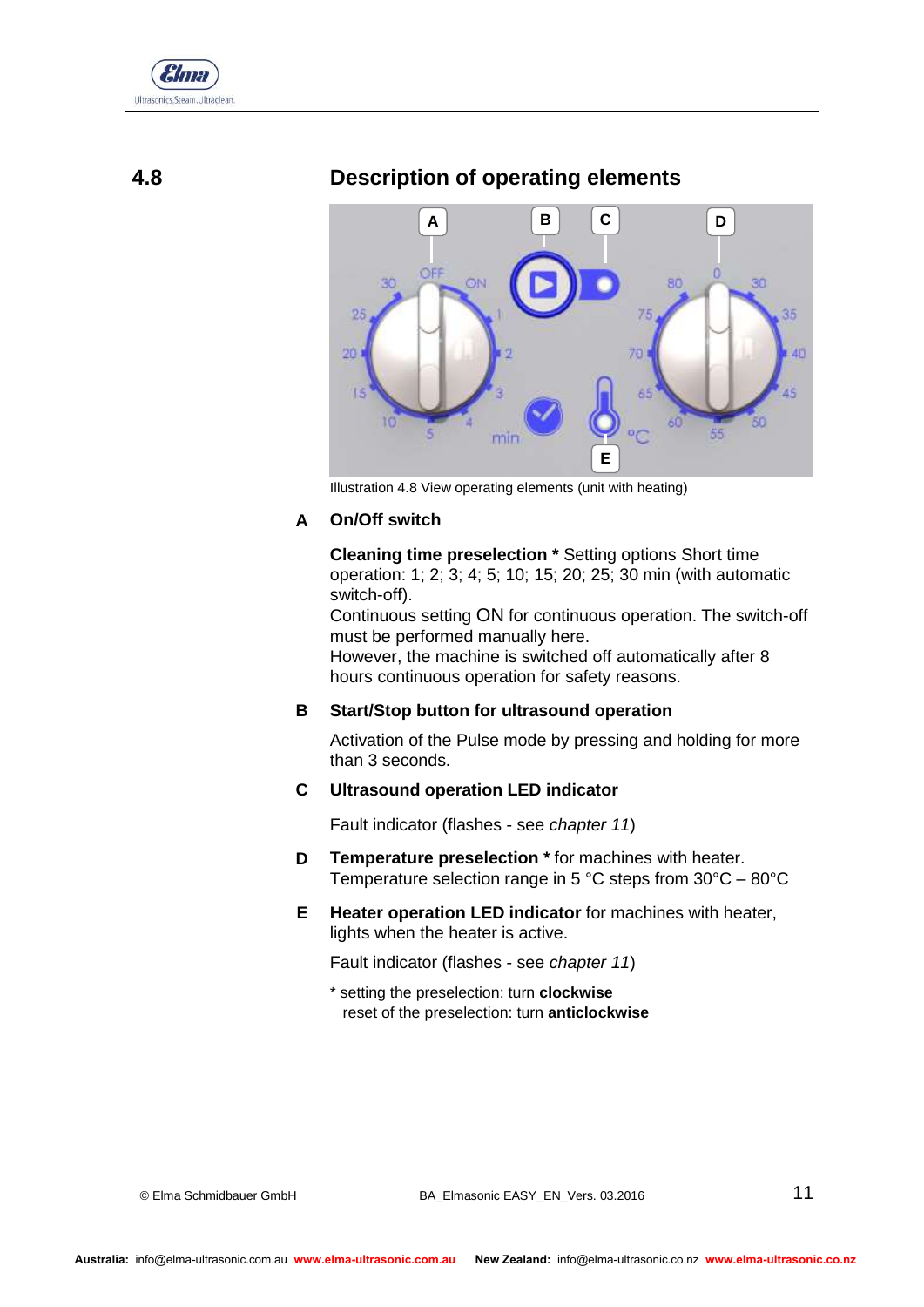## **4.9 Description of LED indicators**

<span id="page-11-0"></span>

| <b>Ultrasound operation LED</b><br>indicator | <b>Device status</b>                     |
|----------------------------------------------|------------------------------------------|
| off                                          | ultrasound off                           |
| lights                                       | ultrasound on<br>ultrasound time running |
| flashes slowly (1x/sec)                      | ultrasound on<br>ultrasound time running |

| <b>Heater operation LED indicator</b><br><b>Device status</b> |
|---------------------------------------------------------------|
| heater off or setpoint temperature<br>reached                 |
| heater is heating                                             |
| specified limit temperature<br>exceeded                       |
| temperature limit has been<br>programmed                      |
|                                                               |

| <b>Ultrasound operation LED</b><br>indicator and heater operation<br><b>LED</b> indicator | <b>Device status</b>           |
|-------------------------------------------------------------------------------------------|--------------------------------|
| pause, flashes, flashes, pause                                                            | temperature of liquid too high |
| pause, flashes, flashes, flashes,<br>pause                                                | temperature sensor defective   |
| pause, flashes, flashes, flashes,<br>flashes, pause                                       | ultrasound power too low       |
|                                                                                           |                                |

pause, flashes, flashes, flashes, flashes, flashes, pause unknown program error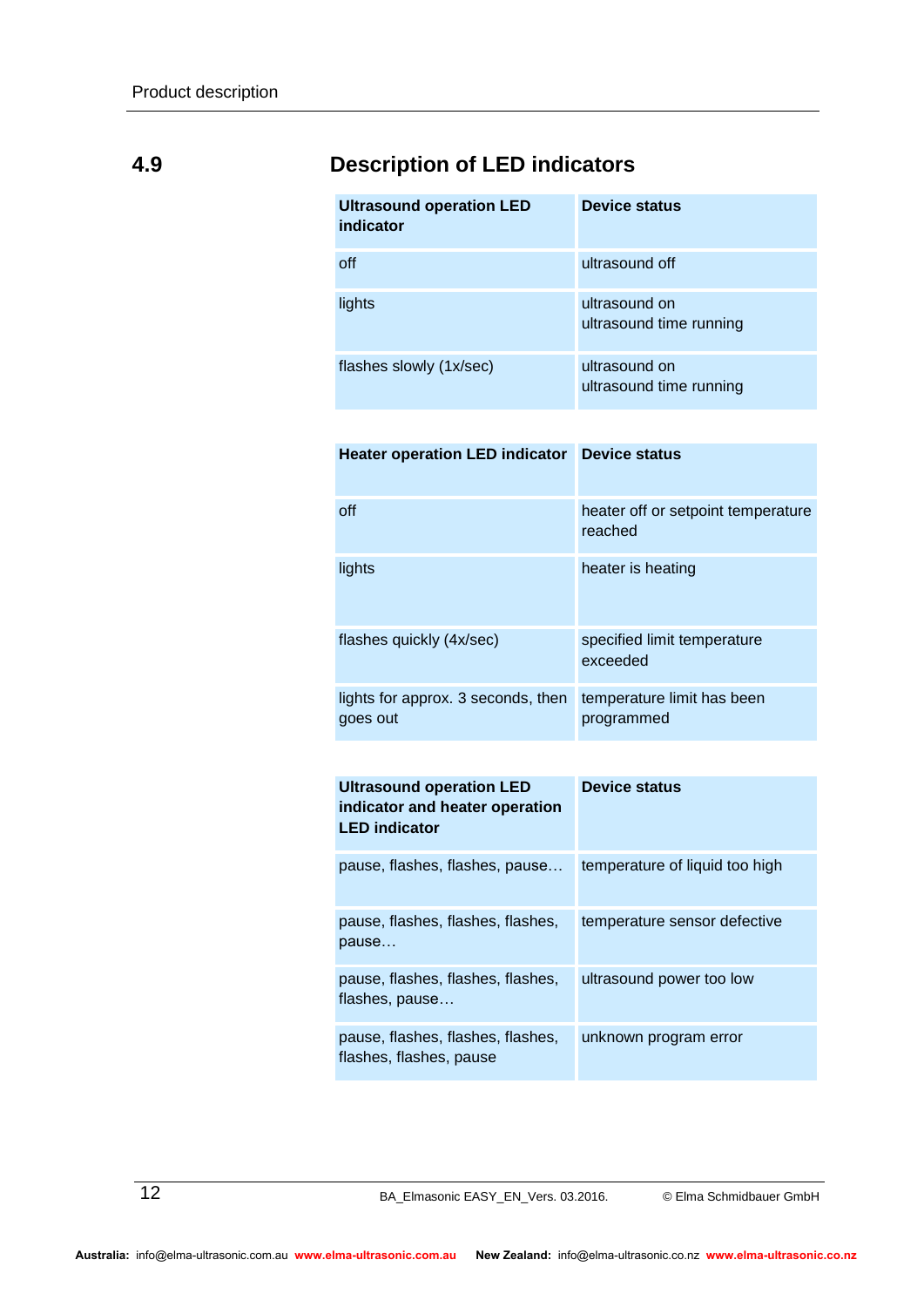

## **4.10 Operating and display functions**

<span id="page-12-0"></span>

| <b>Action</b>                             | Input                                                                                                                 | <b>Result</b>                                                                           | <b>Display</b>                                                                                          |
|-------------------------------------------|-----------------------------------------------------------------------------------------------------------------------|-----------------------------------------------------------------------------------------|---------------------------------------------------------------------------------------------------------|
| Switch on machine                         | Turn On/Off rotary<br>switch from the "OFF"<br>(12 o'clock) position<br>to the "ON" (1 o'clock)<br>position           | Machine operational                                                                     | The heater is<br>activated if the heater<br>rotary switch is not in<br>the "0" (12 o'clock)<br>position |
| Start ultrasonic cleaning<br>(sweep mode) | Cleaning time rotary<br>switch ≠ "OFF"<br>and<br>Start/Stop button<br>pressed briefly                                 | <b>Ultrasound operating</b><br>for the specified time<br>in sweep mode                  | <b>Ultrasound LED</b><br>indicator lights                                                               |
| Start ultrasonic cleaning<br>(Pulse mode) | Cleaning time rotary<br>switch ≠ "OFF"<br>and<br>Start/Stop button<br>pressed and kept<br>pressed $(> 2)$<br>seconds) | <b>Ultrasound operating</b><br>for the specified time<br>in Pulse mode                  | Ultrasound LED<br>indicator flashes<br>slowly                                                           |
| Stop ultrasonic cleaning<br>before expiry | Adjust cleaning time<br>rotary switch<br>or<br><b>Press Start/Stop</b><br>button briefly                              | <b>Ultrasound off</b>                                                                   | <b>Ultrasound LED</b><br>indicator off                                                                  |
| Switch on heater                          | Heater rotary switch<br>not in "0" position<br>and<br>Cleaning time rotary<br>switch ≠ "OFF"                          | Heater LED indicator lights until setpoint<br>temperature is reached, then extinguishes |                                                                                                         |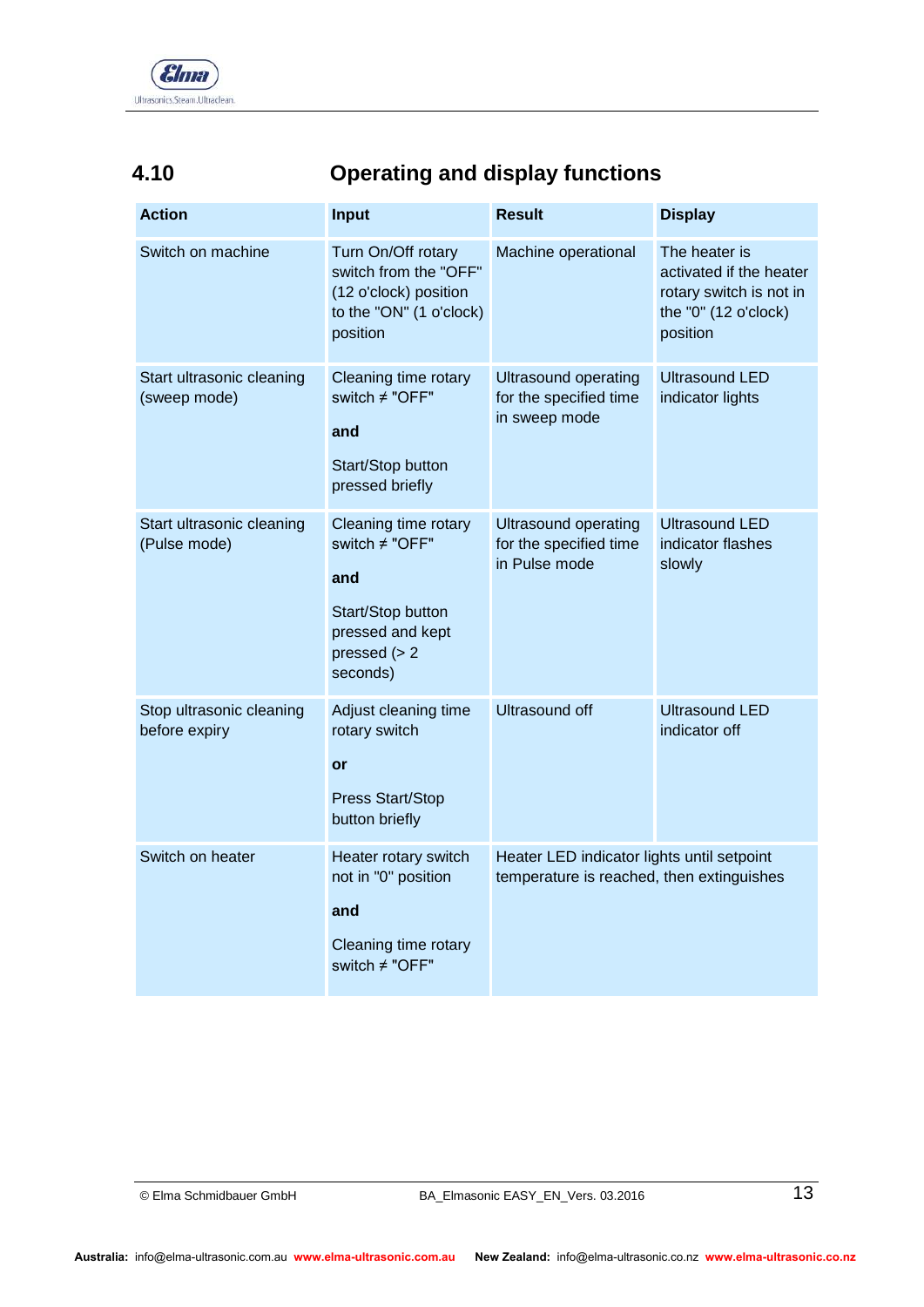| Switch off heater         | Heater rotary switch<br>in the "0" position<br>or<br>Cleaning time rotary<br>switch $\neq$ "OFF"                                                                                                          | Heater LED off                                                                                       |                                                                               |
|---------------------------|-----------------------------------------------------------------------------------------------------------------------------------------------------------------------------------------------------------|------------------------------------------------------------------------------------------------------|-------------------------------------------------------------------------------|
| Program temperature limit | Cleaning time rotary<br>switch in "OFF"<br>position<br>and<br>Heater rotary switch $=$<br>desired temperature<br>limit<br>or<br><b>Press Start/Stop</b><br>button and keep<br>pressed $(> 2)$<br>seconds) | Specified temperature<br>is programmed (also<br>remains saved after<br>switching off the<br>machine) | The heater LED<br>indicator lights for<br>approx. 3 seconds,<br>then goes out |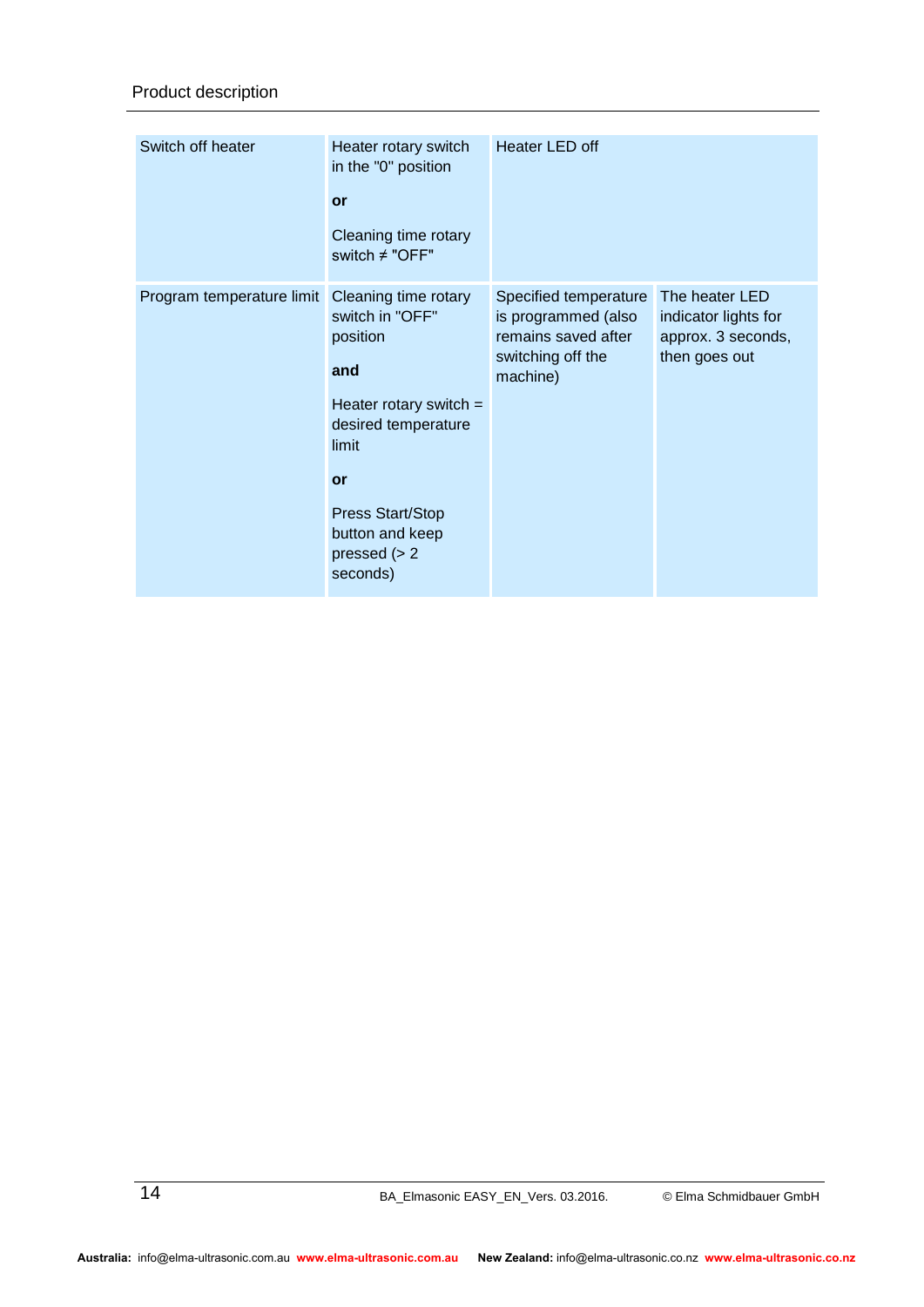

<span id="page-14-0"></span>

Please keep the original packing or dispose of it according to the relevant waste disposal regulations. You can also return the packing to the manufacturer free destination (to your account). Check the Elmasonic EASY for possible transport damages before initial operation. In case of visible damage do not connect the unit to the mains. Contact your supplier and forwarding agent. For operation, place the unit on a dry and solid surface. Ensure that the workplace is sufficiently ventilated! Do not use a soft surface (e.g. a carpet) as this may impede the ventilation of the unit. Risk of electrocution due to humidity inside the unit! Protect the unit from entering humidity. The unit inside is splash-water-proof. Keep workplace and casing dry in order to prevent electrical accidents and damages on the unit. Allowed ambient temperature during operation: +5 °C (+41 °F) to +40 °C (+104 °F) Allowed relative humidity of air during operation: max. 80 % In-door operation only **5.1 Set up of the liquid drain (EASY 60 H – 300 H)**  On the delivered unit, the drain duct for the cleaning liquid is closed off with a plastic screw cap. For setting up the liquid drain fix the delivered tube socket to the drain duct. 1. Unscrew (clockwise) the plastic screw cap *(see illustration 5.1.1)* 2. Screw the tube socket (included in delivery) onto the inside thread of the drain duct (clockwise). 3. Turn the tube socket into the required drain position *(see illustration 5.1.2)*. The plastic thread is self-sealing when the socket has been screwed in by hand as far as possible. **Packing Check for transport damages Placement DANGER Ambient conditions Proceed as follows**

<span id="page-14-1"></span>**Note:** Unscrewing the tube socket (anti-clockwise) can cause a leak of the thread.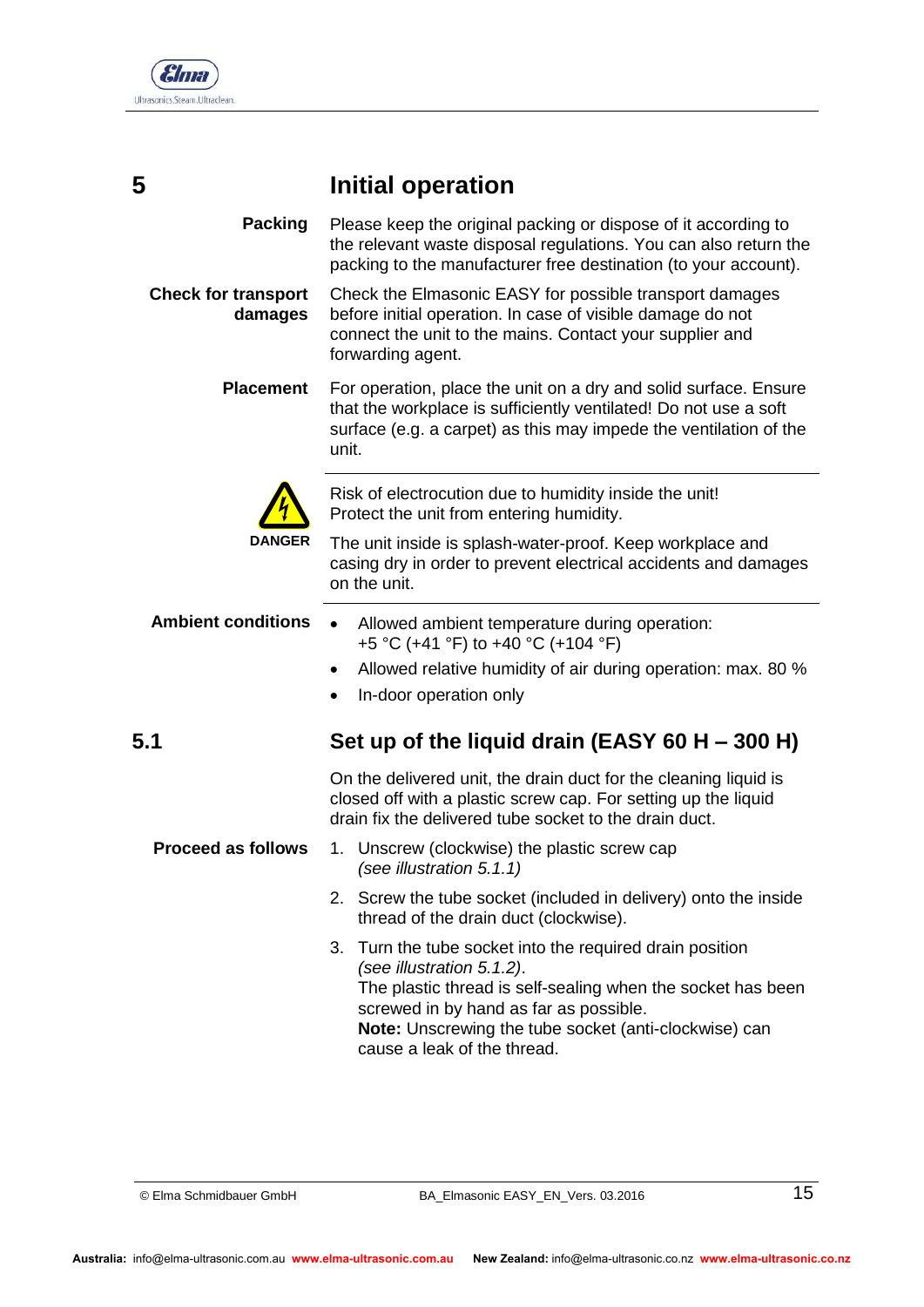4. The drain duct is now ready for connection to a customerprovided discharge system. Use a standard tube (dia 1/2"). Push the tube onto the socket and fix it with the clamp included in the delivery.



<span id="page-15-0"></span>Illustration 5.1.1 Illustration 5.1.2

Drain with plastic screw cap Drain fitted with standard tube

m

## **5.2 Connecting the unit to the mains**

| <b>Required mains</b><br>conditions | Earth grounded socket:<br>1 phase (220-240 V); 1 N; 1 PE protective earth.                                                                                                                                                                                                                                                                              |
|-------------------------------------|---------------------------------------------------------------------------------------------------------------------------------------------------------------------------------------------------------------------------------------------------------------------------------------------------------------------------------------------------------|
|                                     | The power supply must be protected by an earth leakage circuit<br>breaker.                                                                                                                                                                                                                                                                              |
| <b>Connect mains cable</b>          | Use the plug-in mains cable delivered with the unit. Connect the<br>unit to a grounded shockproof socket only. Ensure that the<br>values indicated on the nameplate of the unit correspond with<br>the available connecting conditions.<br>The mains plug must be connected to an easily accessible<br>socket only, as it serves as interrupted device! |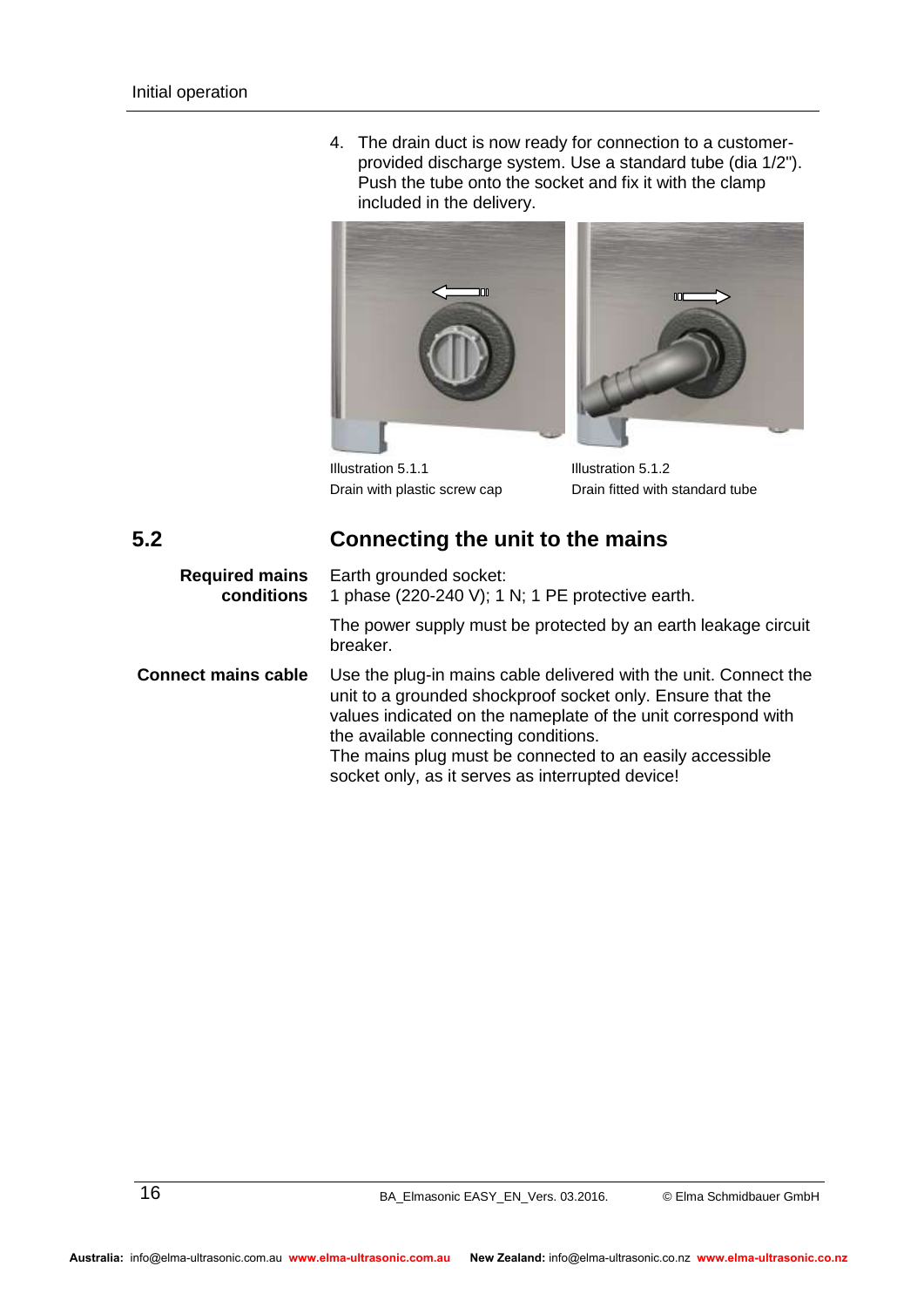

| ۹<br>I<br>ł<br>×<br>۰.<br>× |  |
|-----------------------------|--|
|                             |  |

# <span id="page-16-1"></span><span id="page-16-0"></span>**6 Putting unit into operation**

cleaning liquid before switch-on.

and the compatibility of the material.

Shut the drain duct before filling the tank. (Turning knob for draining of the tank into horizontal position (*see section [4.7](#page-9-1)*). Fill the cleaning tank with a sufficient quantity of a suitable

The optimum filling level is approx. 2/3 of the tank volume. The marked maximum filling level of the tank (not available on EASY 10 / EASY 10 H) indicates the recommended filling level

Ensure that the chosen cleaning agent is suitable for treatment in an ultrasonic bath and observe the instructions on dosage

with cleaning items in the bath (*see also section 4* 

We recommend the use of the cleaning agents listed in

ultrasonic bath. Observe the safety warnings given in

Flammable products are generally not allowed for use in an

#### **6.1 Filling of the unit**

**Shut the drain**

**Observe filling level**

**Suitable cleaning agents**

**Prohibited cleaning agents**



Risk of fire and explosion!

*Illustration 4.5*).

*section [8.3.](#page-23-0)*

*section [8.1.](#page-22-1)* 

*section [8.1.](#page-22-1)* 

Never use flammable liquids or solvents directly in an ultrasonic cleaning bath.

Use the cleaning chemicals listed in *section [8.3](#page-23-0)*.



creates a very fine mist which can catch fire on any ignition source. Observe the instructions on limitations of use given in

Ultrasonic activity increases the vaporisation of liquids and

**CAUTION**

**CAUTION**

Risk of damage to the transducer tank! Do not use any acid cleaning agents (pH value < 7) directly in the stainless steel tank if the cleaning items or the contamination of the cleaning items contain halogenides (fluorides, chlorides or bromides). The same applies to NaCl solutions.

Use the cleaning chemicals listed in *section [8.3](#page-23-0)*.

The stainless steel tank can be destroyed by crevice corrosion in a very short time. Substances that cause crevice corrosion can be contained in household cleaners. Observe the instructions on limitations of use given in *section [8.2.](#page-22-2)* For queries please contact the manufacturer or your supplier.

Danger of damage to the transducer system!

Fill no liquid  $> 60 °C$  and  $< 10 °C$  in the ultrasonic tank.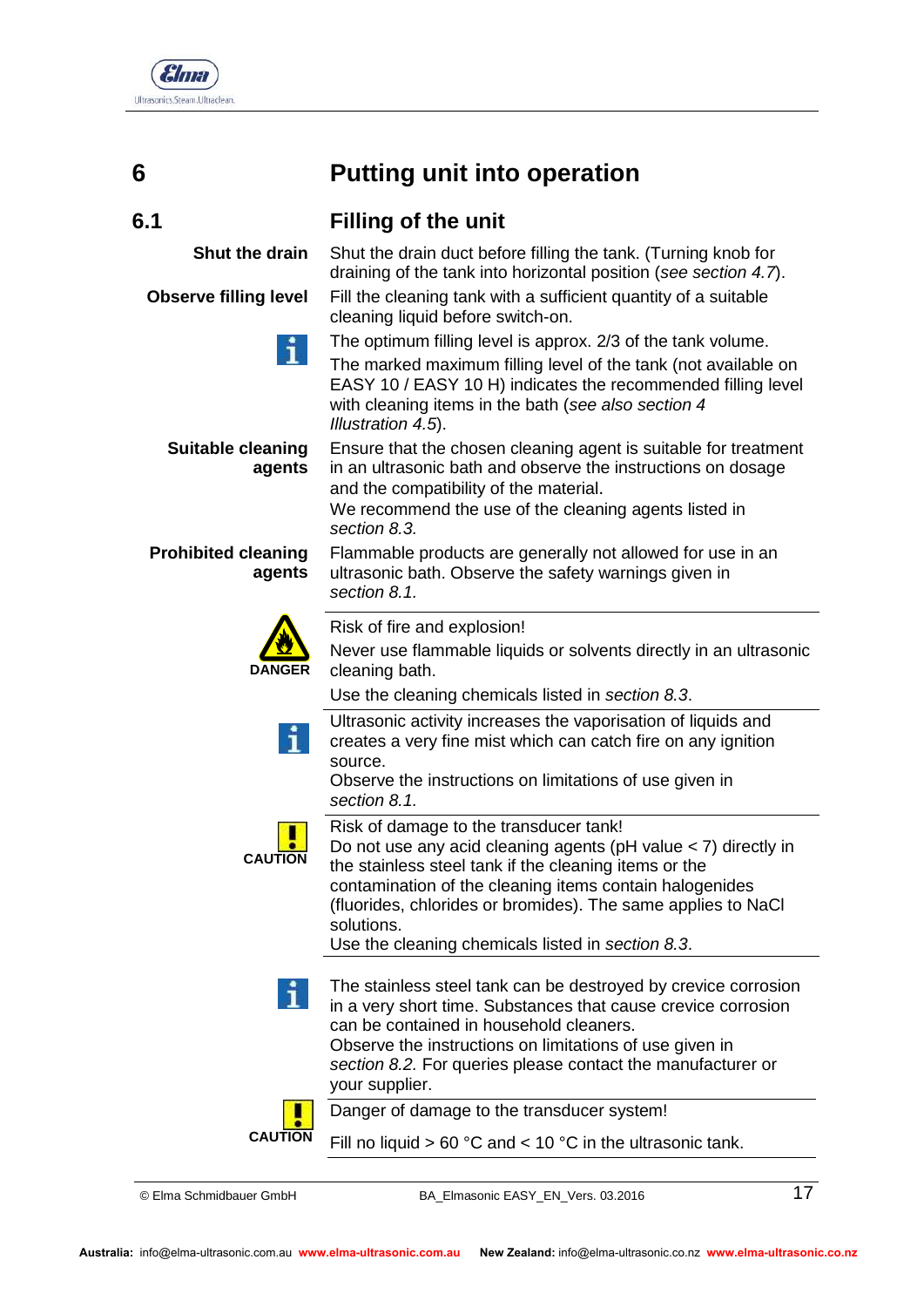### <span id="page-17-0"></span>**6.2 Placement of cleaning items**

**Caution!** The ultrasonic bath has been designed for the ultrasonic treatment of items and liquids only. Do not clean living beings or plants!



Do not reach inside the tank during ultrasonic operation!

Cell walls can be damaged by prolonged exposure to ultrasonic activity.

<span id="page-17-1"></span>For placing and taking out the cleaning items always switch off the unit.

| No cleaning items on<br>the bottom of the tank | Do not place the cleaning items directly onto the bottom of the<br>cleaning tank, as this might lead to damages to the unit.                                                                                                                                                  |  |  |
|------------------------------------------------|-------------------------------------------------------------------------------------------------------------------------------------------------------------------------------------------------------------------------------------------------------------------------------|--|--|
| Use cleaning basket                            | Place the cleaning items into the stainless steel cleaning basket<br>(accessory equipment).                                                                                                                                                                                   |  |  |
| <b>Acid tank</b>                               | For the use of cleaning chemicals which might destroy or<br>damage the stainless steel tank use a separate container. For<br>the special plastic cleaner tank for acid chemicals please<br>contact your supplier.                                                             |  |  |
|                                                |                                                                                                                                                                                                                                                                               |  |  |
| 6.3                                            | Degassing of liquid                                                                                                                                                                                                                                                           |  |  |
|                                                | Freshly mixed cleaning liquids are saturated with air which<br>lessens the cleaning effect of the ultrasonic activity. By<br>sonification of the liquid over a period of several minutes before<br>the cleaning process the tiny air bubbles in the liquid are<br>eliminated. |  |  |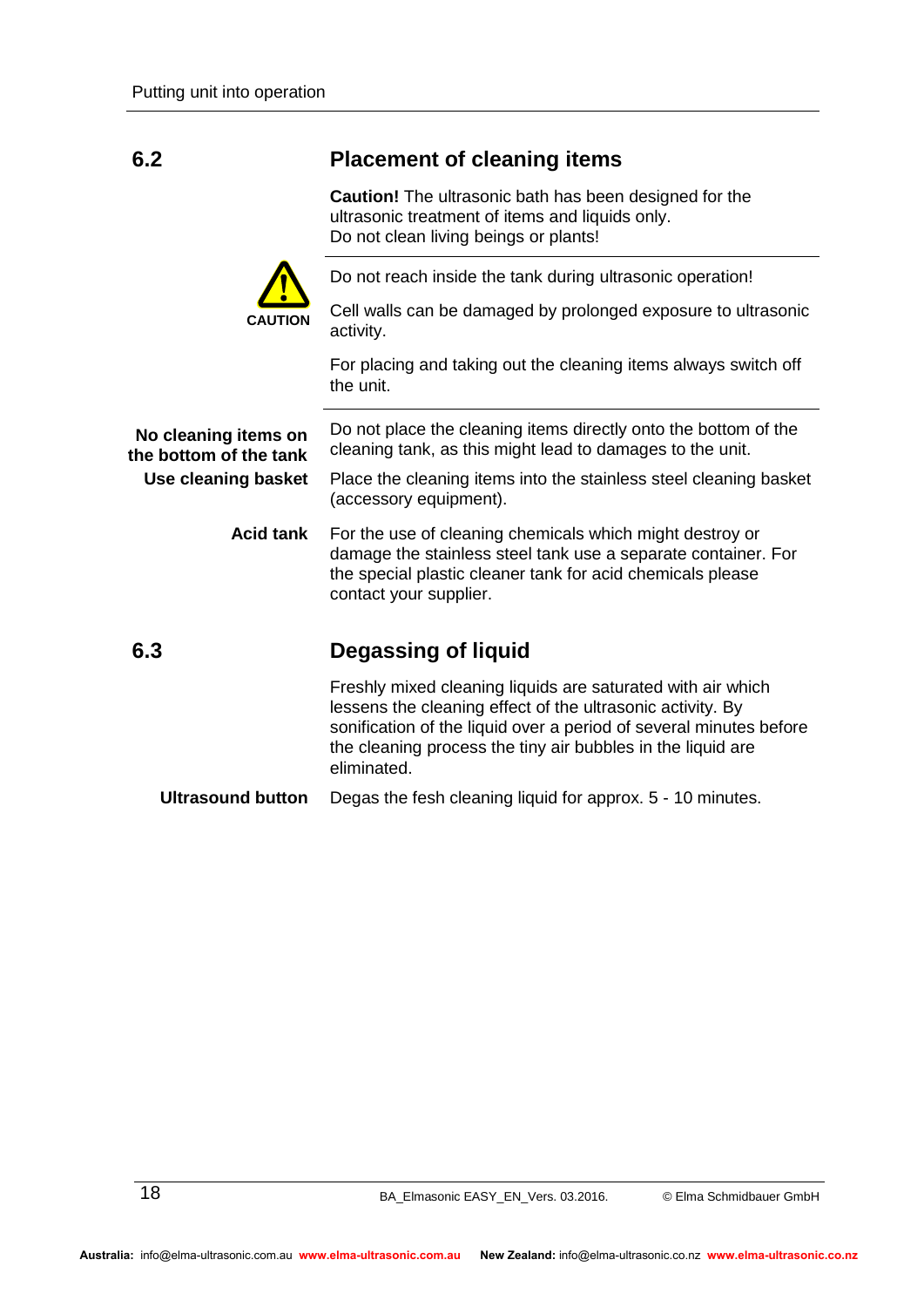

# **7 Ultrasonic cleaning process**

<span id="page-18-0"></span>Please observe the following instructions before starting the ultrasonic cleaning process. It is the user's responsibility to check the cleaning results.



Risk of scalding by hot surfaces and cleaning liquid!

Ultrasonic energy is physically transformed into heat.

The unit and the cleaning liquid in the tank heat up during ultrasonic operation even with the heating switched off. During permanent operation with cover temperatures exceeding 60°C can be reached.

During permanent operation with cover and heating temperatures exceeding 80°C can be reached.

Do not reach inside the bath. If necessary touch unit and basket with protecting gloves!



Ultrasonic units can produce annoying sounds.

Wear personal ear protection devices when working close to an ultrasonic unit which is operated without cover.



Sensitive surfaces can be damaged when exposed to ultrasound over prolonged periods, particularly at low cleaning frequencies.

Ensure that sensitive surfaces are exposed to ultrasonic acitivity for a suitable period only.

If in doubt check the cleaning progress regularly and observe the state of the surface material.



Ultrasonic energy is physically transformed into heat.

**ATTENTION**

The unit and the cleaning liquid in the tank heat up during ultrasonic operation even with the heating switched off. During permanent operation with cover temperatures exceeding 60 °C can be reached.

For the cleaning of temperature-sensitive items please take into consideration the heating-up of the cleaning liquid.

Please observe that the temperature of the cleaning media remains below 42 °C when cleaning parts contaminated with fresh protein or blood.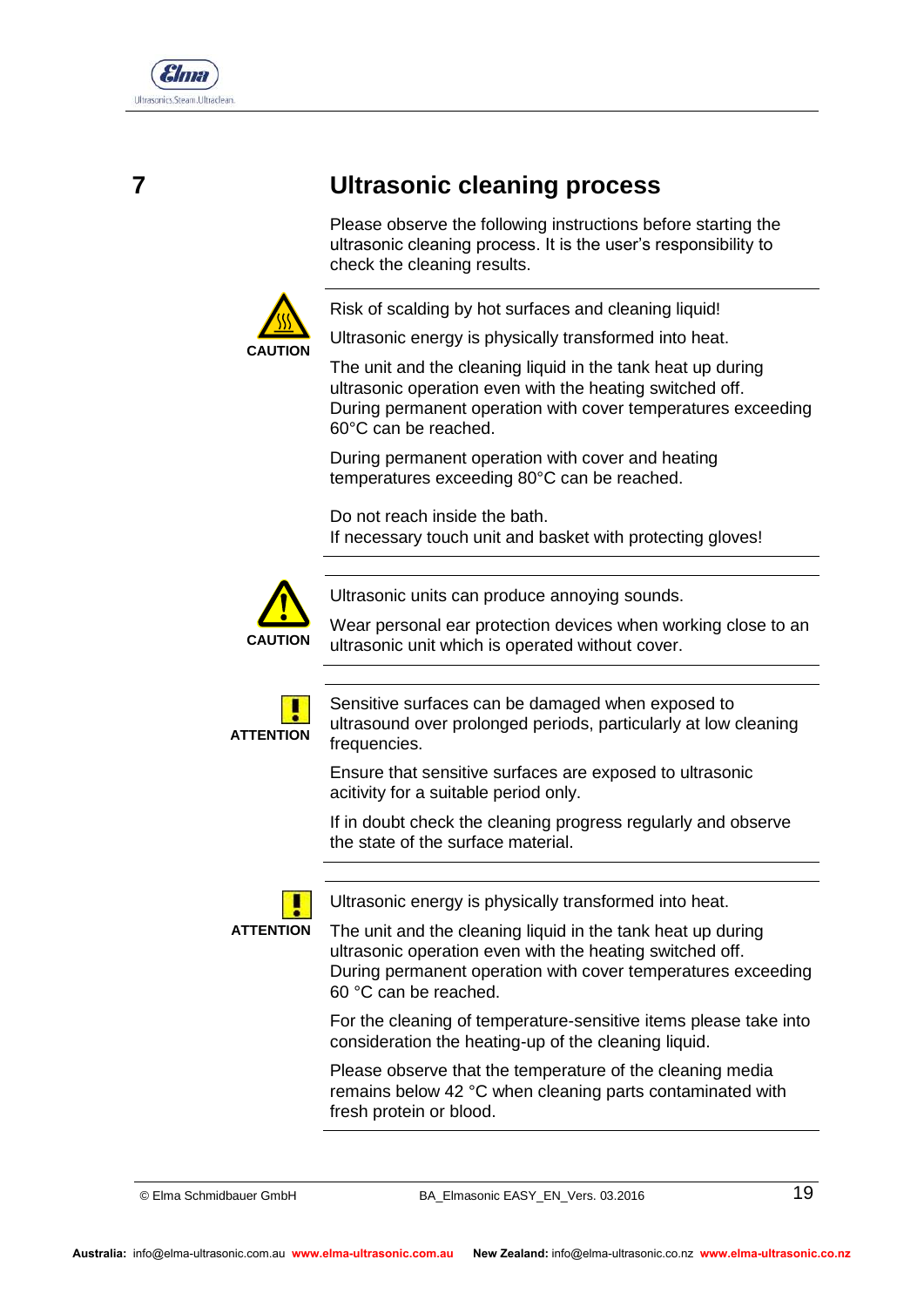## **7.1 Heating up of the cleaning liquid (units with heating)**

<span id="page-19-0"></span>Depending of the degree and kind of contamination and on the cleaning medium used it might be required to heat up the cleaning liquid. For a quick heating-up process and in order to prevent unnecessary energy losses we recommend to use a cover (optional accessory equipment).



The ultrasonic energy is transformed physically into heat. Low set temperatures can be exceeded during ultrasonic operation.

The cleaning effect through ultrasonic cavitation is reduced when cleaning with high temperatures. We recommend not to exceed a temperature of 80°C inside the tank.

For the recommended cleaning temperature please observe the product information of the used elma clean cleaner.



High temperatures! Risk of burning and scalding!

Cleaning liquid, cleaning tank, casing, cover, basket and cleaning items can heat up considerably.

Do not reach inside the bath. If necessary wear protective gloves when touching unit and basket!

Cleaning temperature recommendations in the medical sector:

Please observe that the temperature of the cleaning media remains below 42 °C when cleaning parts contaminated with fresh protein or blood.

Please observe the temperature even when using low or no heating.

| How to proceed                                           | Press the on/off key to start the unit.                                                                      |
|----------------------------------------------------------|--------------------------------------------------------------------------------------------------------------|
| <b>Heating control by</b><br>turning temperature<br>knob | Set the desired cleaning temperature at the temperature<br>selector switch for the temperature preselection. |
|                                                          | The heater is active until the preselected temperature is<br>reached.                                        |
|                                                          | The LED indicator lights while the heater is active.                                                         |
|                                                          | The LED extinguishes as soon as the preselected temperature<br>is reached.                                   |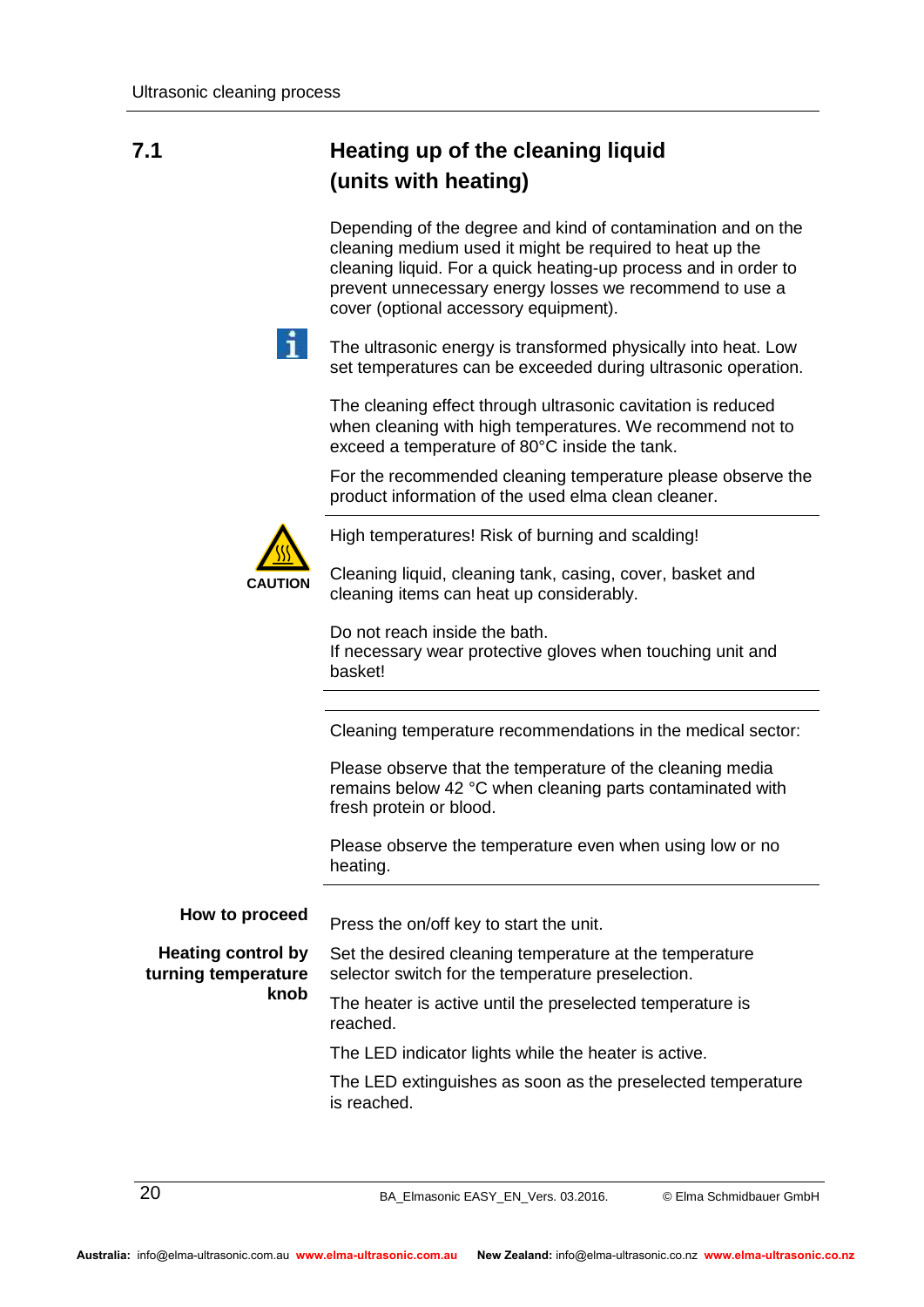

# **7.2 Starting the cleaning process manually**

<span id="page-20-0"></span>Switch on the machine using the on/off button.

Turn the selector switch clockwise to the desired cleaning time for short time operation. **Short time operation**

Press the ► button to start the ultrasound operation.

The ultrasound is automatically switched off after expiry of the setpoint time.

Turn the selector switch clockwise to the ON position for continuous operation. No automatic switch-off is performed in the "Continuous operation" position. The ultrasound function must be switched off by the user after the cleaning by pressing the ► button. Or put the selector switch back into the OFF position. **Continuous operation**

> **Attention**: Only turn the selector switch anticlockwise back to the 0 position!

Elmasonic EASY machines are equipped with safety shutdown H. to prevent inadvertent continuous operation. The machine is completely shut down automatically after 8 hours of continuous operation. If you want to continue operating the machine immediately, you only need to restart it.

**7.3 Sweep function** 

<span id="page-20-1"></span>Elmasonic EASY machines are also equipped with an automatic Sweep function.

Homogeneous irradiation in the cleaning tank is reached by constant shifting of the maximum zones of the sound pressure. **How it Works**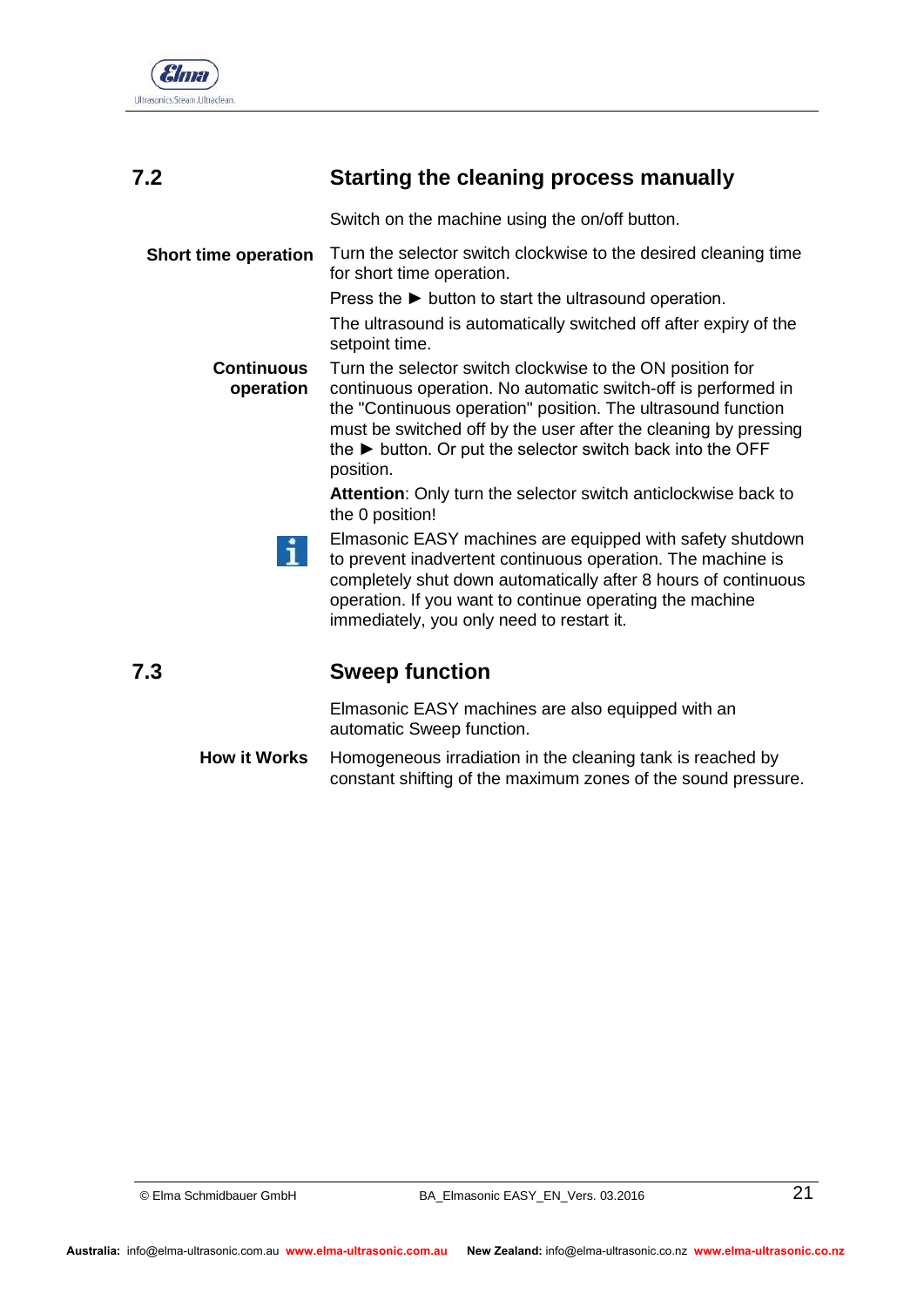#### **7.4 Pulse Mode**

ñ.

<span id="page-21-0"></span>Special function for intensification of the ultrasonic cleaning effect. Particularly beneficial for stubborn soiling.

The ultrasound effect is increased by 20 % by increasing the amplitude of the ultrasound signal. **How it Works**

Keep the Start/Stop button for the ultrasound operation ► pressed for at least 3 seconds. **Procedure**

<span id="page-21-1"></span>This function can also be activated at any time during operation.

#### **7.5 After the cleaning**

**Follow-up treatment of cleaning items Drain the unit**

When the cleaning process is finished rinse the cleaning items, e.g. under the tap.

Drain the liquid as soon as it is dirty or when the unit is not operated over a prolonged period of time. Certain residues and types of contamination may destroy or damage the stainless steel tank.

Use the quick-drain duct to drain the cleaning tank (*see section 4.7*).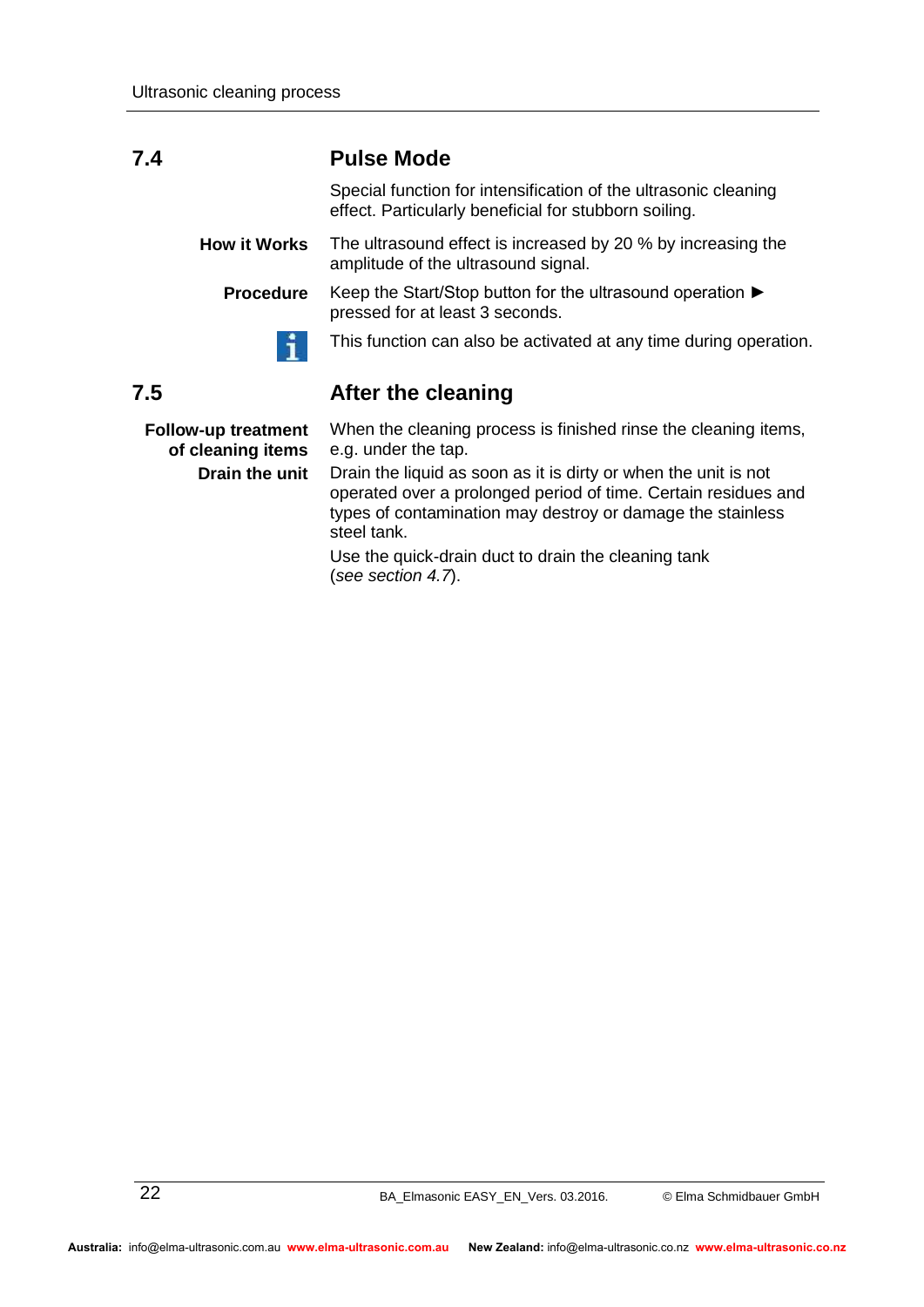

## **8 Cleaning media**



**Exclusion of liability**

<span id="page-22-0"></span>The cleaning chemical to be used must be suitable for the use in an ultrasonic bath to prevent damage to the tank or injuries to the user. Use the recommended cleaners mentioned in *section 8.3*. Observe the restrictions to cleaners containing solvents and aqueous cleaners mentioned *in sections [8.1](#page-22-1)*  and *[8.2.](#page-22-2)*

For queries please contact the manufacturer or your supplier.

<span id="page-22-1"></span>Damages caused by non-compliance with the instructions given in *sections [8.1](#page-22-1)* and *[8.2](#page-22-2)* will not be covered by the manufacturer's warranty!

## 8.1 **Limitations of use of cleaners containing solvents**



Never use flammable liquids or solvents directly in an ultrasonic cleaning tank. Risk of fire and explosion!

Ultrasound increases the volume of vaporisation of liquids and creates a very fine mist that can catch fire on any ignition source at any time.

Do **not** fill potentially explosive substances and flammable solvents

- marked in compliance with the EEC directives by symbols and safety warnings R 1 to R 9
- or E, F+, F, O or R 10, R 11 or R 12 for flammable substances

into the stainless steel tank for ultrasonic treatment.

In compliance with the general regulations on the protection of labour, certain limited volumes of flammable liquids (max. 1 litre) can be used in an ultrasonic cleaning unit under the following conditions: these liquids must be filled into a suitable separate vessel (e.g. beaker) with sufficient ventilation; this vessel (beaker) can then be put into the stainless steel tank which is filled with non-flammable liquid (water with a few drops of surfactant). **Exception**

## **8.2 Limitations on aqueous cleaners**

<span id="page-22-2"></span>Do not use aqueous cleaning media with pH values in the acid range ( $pH < 7$ ) directly in the ultrasonic tank if fluoride ( $F^-$ ), chloride (Clˉ) or bromide (Brˉ) ions can be taken in by the removed dirt or through the cleaning chemical. These can destroy the stainless-steel tank by crevice corrosion within a very short period of ultrasonic operation.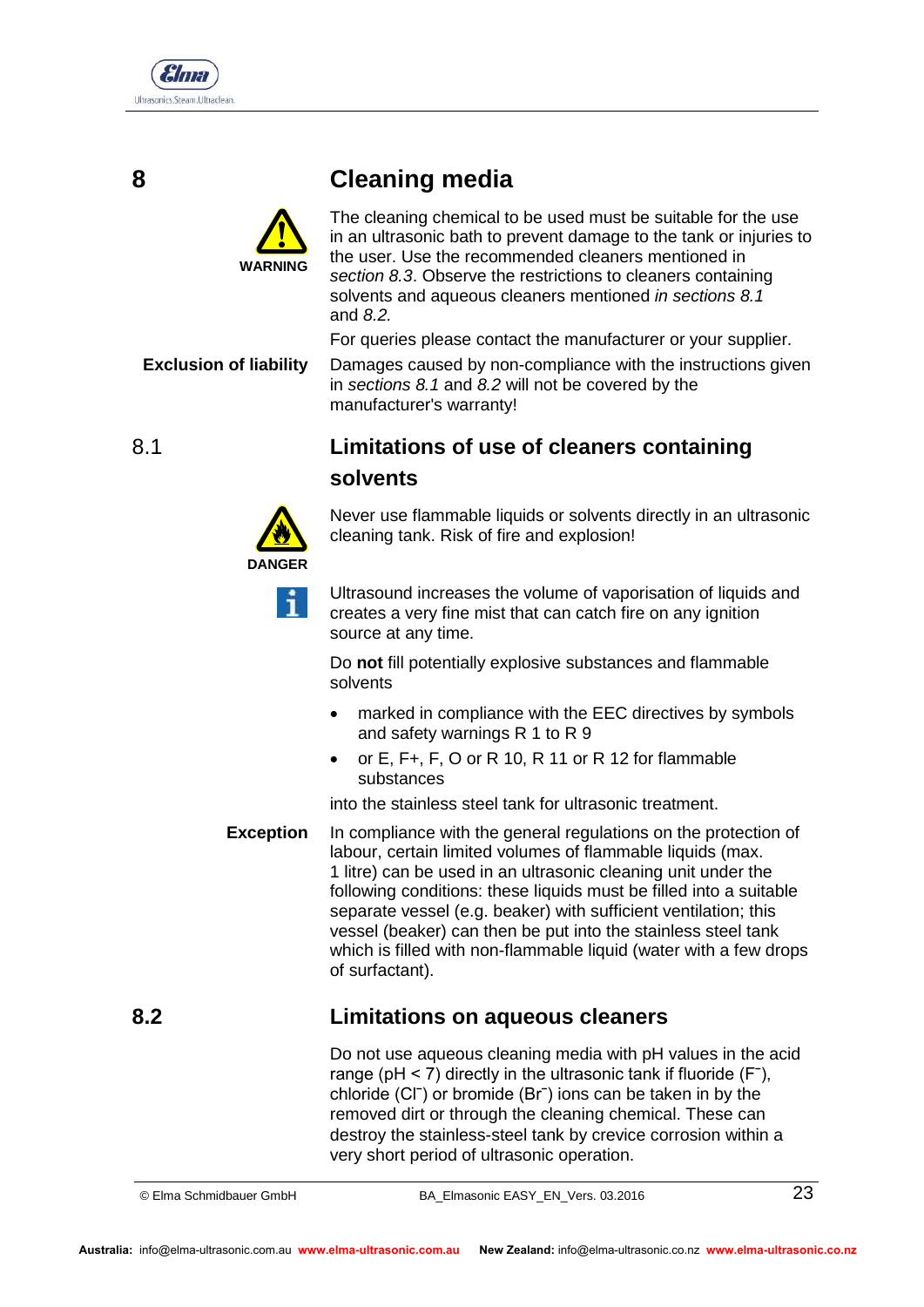| <b>Acids and alkaline</b><br>solutions       | Other media which can destroy the stainless-steel tanks when<br>used in high concentrations or with high temperatures during<br>ultrasonic operation are: hydrochloric acid, nitric acid, sulphuric<br>acid, formic acid, hydrofluoric acid (even diluted).<br>(Completeness of list not guaranteed.) |  |
|----------------------------------------------|-------------------------------------------------------------------------------------------------------------------------------------------------------------------------------------------------------------------------------------------------------------------------------------------------------|--|
|                                              | Risk of damage to the unit: do not use cleaning solutions<br>containing more than 0.5 mass % alkali (KOH and/or NaOH) in<br>an ultrasonic cleaning tank.                                                                                                                                              |  |
| <b>Entrainment of</b><br>chemical substances | The above limitations for the use of chemicals in an ultrasonic<br>bath also apply for the aforementioned chemicals when these<br>are brought into an aqueous (particularly distilled water) bath<br>through entrainment or from the removed dirt.                                                    |  |
| <b>Acid-resistant tank</b>                   | For the ultrasonic treatment with the above mentioned media<br>use an acid-resistant tank (available as accessory equipment).                                                                                                                                                                         |  |
| <b>Disinfectants</b>                         | The limitations of use also apply to the standard cleaners and<br>disinfectants if these contain the above mentioned compounds.                                                                                                                                                                       |  |
| <b>Safety regulations</b>                    | Observe the safety warnings indicated by the manufacturer of<br>the chemicals (e.g. goggles, gloves, R and S phrases).                                                                                                                                                                                |  |
|                                              | For queries please contact the manufacturer or your supplier.                                                                                                                                                                                                                                         |  |

## **8.3 List of recommended cleaning media**

<span id="page-23-0"></span>Elma has a large range of suitable cleaning products on offer developed by chemical engineers in the Elma laboratory. Please contact your supplier to find the most suitable cleaning chemical for your application.

The organic detergents contained in the elma clean cleaning concentrates are biodegradable. Product informations and safety data sheets are available from the manufacturer. **Environment – friendly products**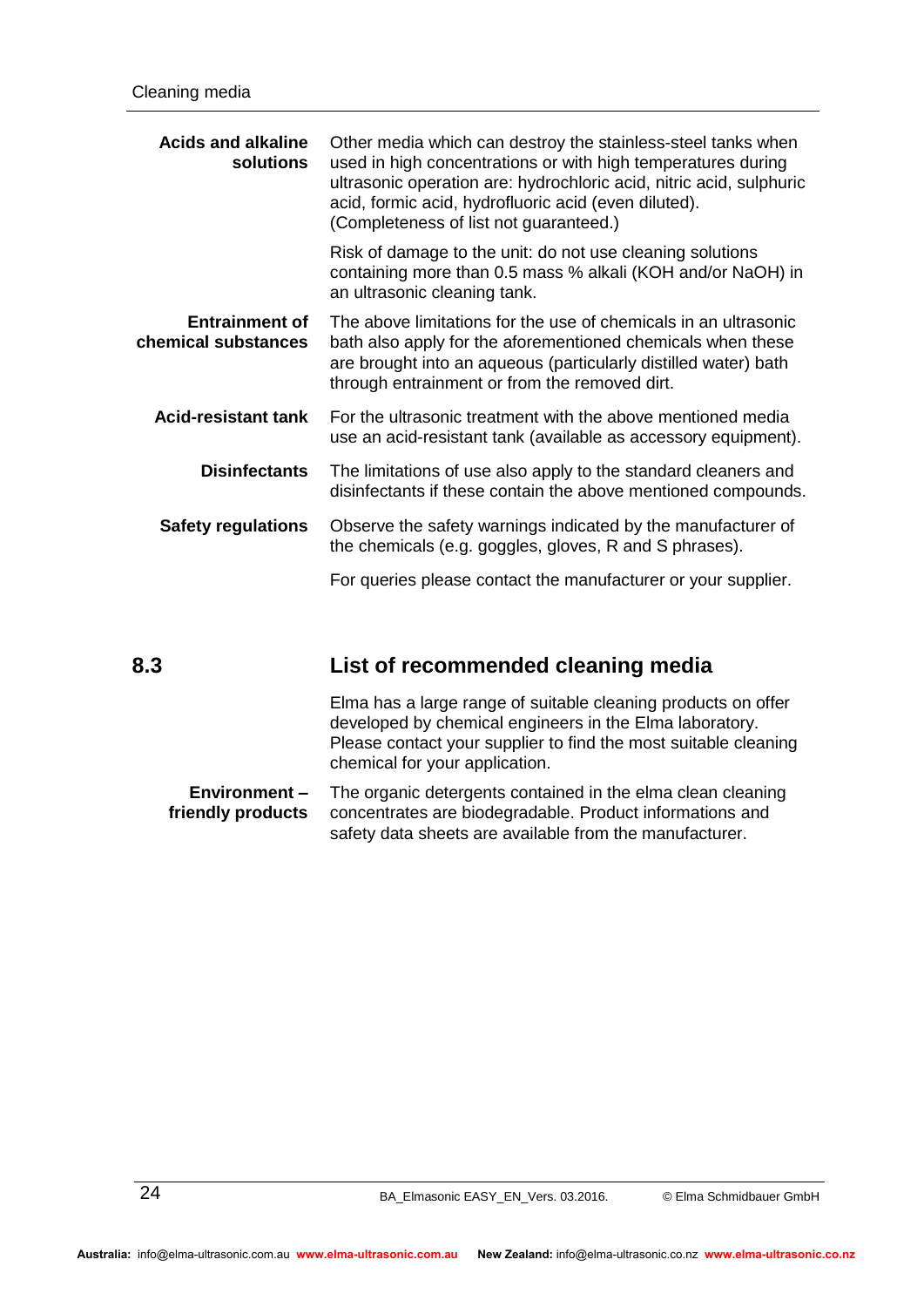

## **8.3.1 Dental**

- <span id="page-24-0"></span>Universal cleaning concentrate for the cleaning of instruments and laboratory equipment made of plastic, ceramic, stainless steel, rubber and glass. **elma clean 10**
- Ready-to-use cleaner for impression spoons: removes dental plaster and alginates. Ready-for-use cleaning bath. **elma clean 25**
- Cleaning concentrate for prostheses with activated oxygen for the cleaning of dental prostheses made of metal, ceramcis and plastic. The released oxygen refreshes the prosthesis hygienically. **elma clean 35**
- Chemical cleaning concentrate for the removal of cement and carbonate (lime). For the cleaning of precious metals, ceramics, plastics, glass and rubber. Removes metal oxide, cement, fluxing media, etc. **elma clean 40**
- Aldehyde-free drill cleaning concentrate for instruments made of stainless steel. For the hygienical removal of amalgam remains, blood, tissue, etc.; with anti-corrosion effect. **elma clean 55d**
- Acid cleaning concentrate for instruments made of stainless steel, glass and plastic. Removes corrosion, rust films and mineral deposits. **elma clean 60**

#### **8.3.2 Medical**

- <span id="page-24-1"></span>Universal cleaning concentrate for the cleaning of instruments and laboratory equipment made of plastic, ceramic, stainless steel, rubber and glass. **elma clean 10**
- <span id="page-24-2"></span>Acid cleaning concentrate for instruments made of stainless steel, glass and plastic. Removes corrosion, rust films and mineral deposits. **elma clean 60**

### **8.3.3 Optics**

Cleaning concentrate for glasses, frames, optical lenses and components. Also suitable for plastics. **elma opto clean**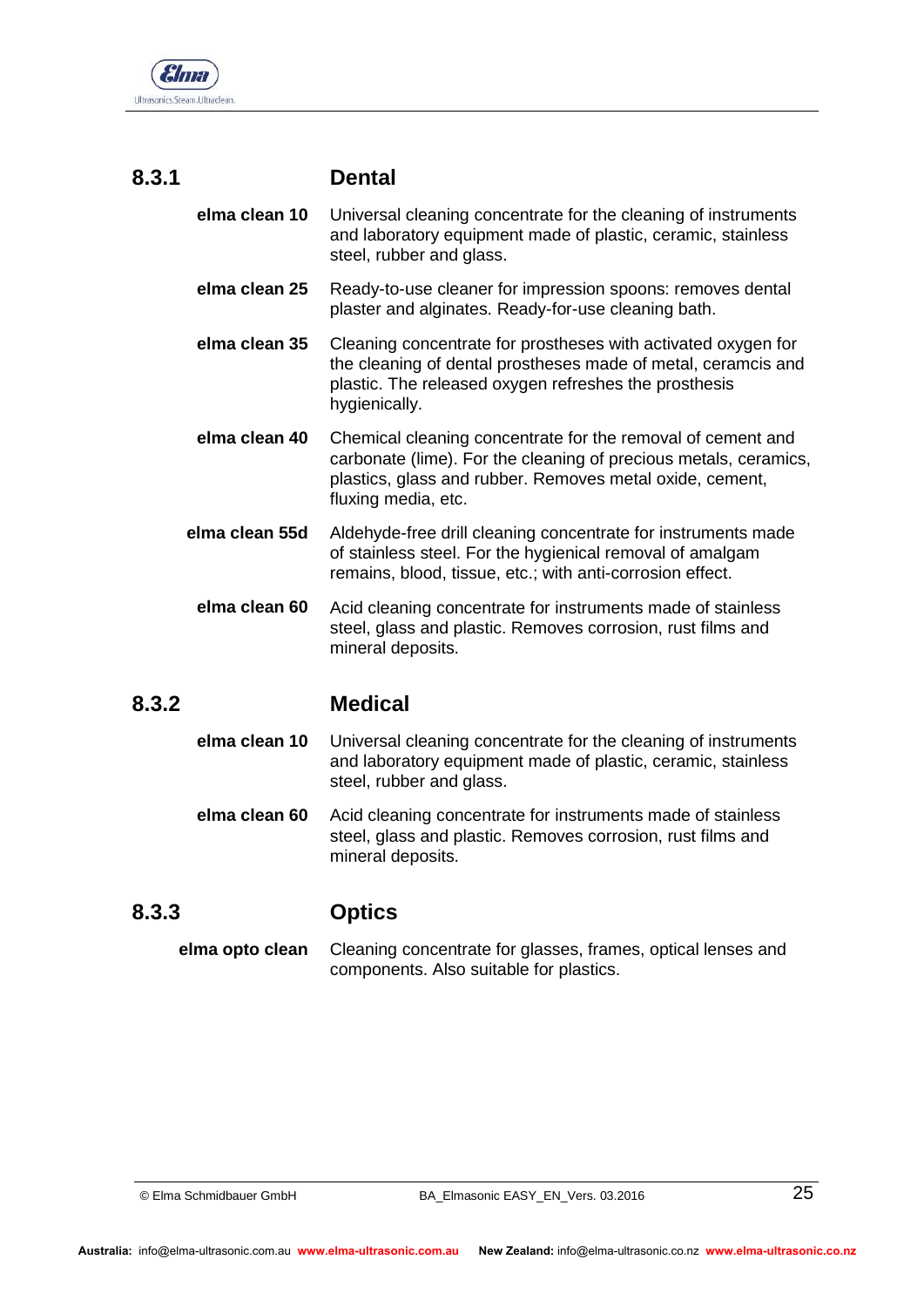#### **8.3.4 Laboratory**

<span id="page-25-0"></span>Acid cleaning concentrate for glass, ceramics, metal incl. light and non-ferrous heavy metals, plastic. Removes mineral deposits, lime, lime soap and non-ferrous heavy metal oxides, mineral grease and oil. **elma lab clean S10**

- Strong acid cleaning concentrate for stainless steel, glass and plastic. Removes tenacious contaminations such as rust, organic residues, inorganic compounds and mineral grease and oil. Not suitable for aluminum and light metal alloys. **elma lab clean S20**
- Neutral universal and laboratory cleaning concentrate for sensitive materials such as aluminum and light metals. Removes lime soap, light oil and grease and finger marks. **elma lab clean N10**
- Alkaline cleaning concentrate for glass, porcellain, metal and plastic. Removes grease, glass grease, gumming, remains of lables and calcification. Also suitable for the laboratory rinsing machine. **elma lab clean A10**
- Special cleaning concentrate for pipettes, does not contain any tensides. Mildly alkaline, suitable for use in an ultrasonic cleaning unit and in the laboratory rinsing machine. Also suitable for use in pipette rinsing machines that require active cleaning agents (soaking). **elma lab clean A20sf**

#### **8.3.5 Jewellery**

<span id="page-25-1"></span>

| elma clean 75    | Ammoniacal cleaning concentrate with brightening effect for<br>precious and nonferrous heavy metals; for the removal of<br>abrasive and polishing pastes. Not suitable for soft stones,<br>pearls or corals. |
|------------------|--------------------------------------------------------------------------------------------------------------------------------------------------------------------------------------------------------------|
| elma clean 85    | Gentle, neutral cleaning concentrate for the jewellery workshop.<br>Suitable for soft stones and fancy jewellery.                                                                                            |
| elma noble clean | Cleaning and brightening of gold, silver and platinum jewellery<br>within seconds. Not suitable for soft stones, pearls or corals.<br>Ready-to-use cleaner.                                                  |
| elma ultra clean | Extra gentle, mild alkaline cleaning concentrate for precious<br>metal jewellery, in particular gold and gold-alloys will be given a<br>new shine, with stones. Clean soft stones without ultrasound.        |
| elma super clean | Ammoniacal cleaning concentrate for jewellery made of<br>precious metals, with brightening effect. Clean soft stones<br>without ultrasound.                                                                  |

### **8.3.6 Watches**

<span id="page-25-2"></span>Neutral concentrate for the aqueous cleaning of disassembled watches / clocks; removes resin residues and rust. Ammoniacal aqueous cleaning concentrate for disassembled watches / clocks with brightening effect onnon-ferrous parts. **elma chrono clean 1:20 elma cleaningconcentrate 1:9**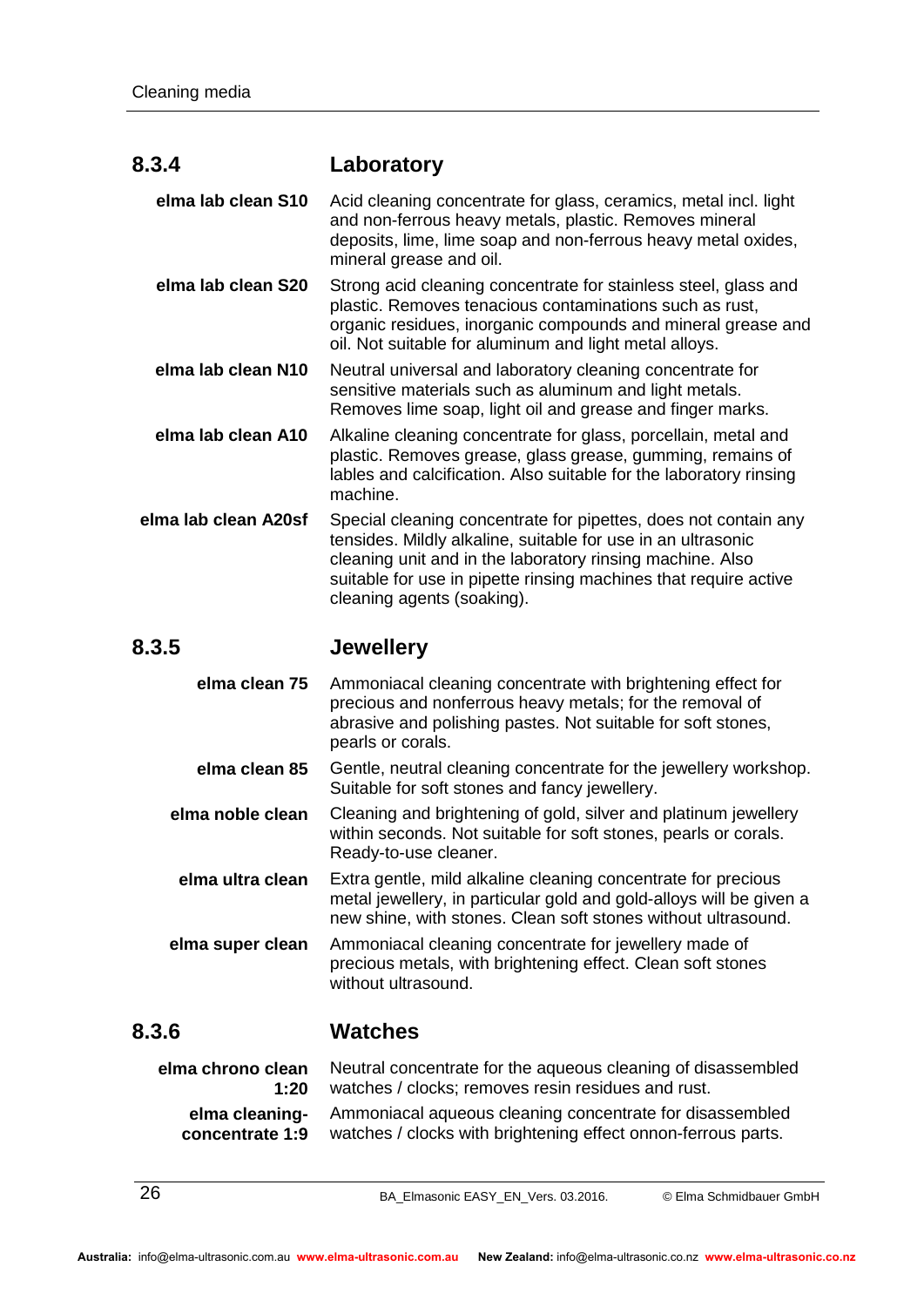

## **8.3.7 Industry and workshop**

<span id="page-26-0"></span>

| elma tec clean A1 | Cleaning concentrate (alkaline) for electronics and fine optics:<br>removes light oils, grease, fluxing agents, dust, finger prints,<br>etc.                                                                              |
|-------------------|---------------------------------------------------------------------------------------------------------------------------------------------------------------------------------------------------------------------------|
| elma tec clean A2 | Intensive cleaner (ammoniacal) with brightening effect for<br>nonferrous and precious metals: removes grinding, polishing<br>and lapping media, grease, oil, etc.                                                         |
| elma tec clean A3 | Cleaning concentrate (alkaline) for iron, steel, stainless steel<br>and precious metals: removes punching oil, drawing grease,<br>soot, forge, grinding and polishing media, high-performance<br>cooling lubricants, etc. |
| elma tec clean A4 | Universal cleaning concentrate (alkaline): removes oil, grease,<br>soot, coking, forge, dust, finger prints, etc.                                                                                                         |
| elma tec clean A5 | Powerful cleaner (alkaline) in powder form for iron and light<br>metals: removes forged and gummed oil and grease, grinding<br>and polishing media, lacquer and paint remnants, wax, etc.                                 |
| elma tec clean N1 | Neutral cleaning concentrate: removes oil, grease, grinding,<br>lapping and polishing media, dust, sweat, finger prints, etc.                                                                                             |
| elma tec clean S1 | Mild acid cleaning concentrate: removes rust, lime, oxide films<br>(e.g. verdigris), grease, oil, etc.                                                                                                                    |
| elma tec clean S2 | Strong acid cleaning concentrate: removes mineral<br>contaminations such as lime, rust and other oxides, films that<br>can be removed with corrosives, etc.                                                               |

## <span id="page-26-1"></span>**9 Maintenance**

## **9.1 Maintenance / Care**

<span id="page-26-2"></span>**Pull the mains plug before carrying out any maintenance works!** The present Elmasonic EASY unit is maintenance-free. Check the casing and the mains cable for damage regularly in order to prevent electrical accidents. Lime deposits on the stainless-steel tank can be cleaned gently e.g. with elma clean 40 or elma clean 115C (operate the unit with concentrate + water). Check regularly the grid of the air fan at the bottom of the unit (not existent in all units). Remove dirt if necessary to allow sufficient ventilation inside the unit. Residues of cleaning media can be wiped away with a household cleaner or decalcifier depending on the kind of contamination. **Do not put the unit in or under water!**  If the unit is used for medical and sanitary purposes it is necessary to disinfect the transducer tank and the surfaces regularly (standard surface disinfectants). **ATTENTION Electrical security Care of transducer tank Grid of air fan Care of casing Disinfection**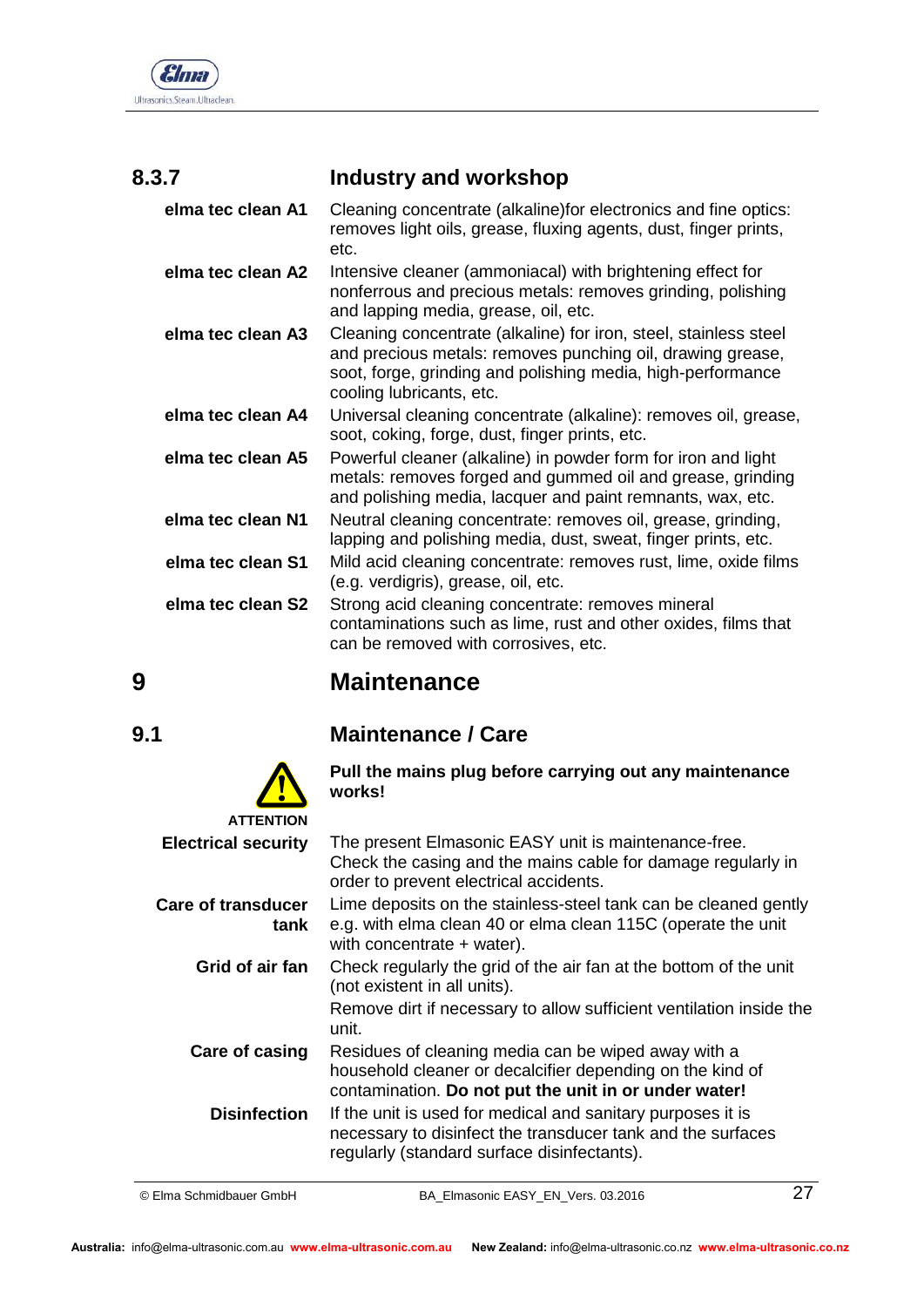## **9.2 Service life of the transducer tank**

<span id="page-27-0"></span>The transducer tank and particularly the ultrasound transmitting surfaces are wear parts. The changes on the surfaces that occur after a certain operating period are visible first as grey areas and later on as material abrasions, the so-called cavitation erosion.

To prolong the service life of your ultrasonic unit even more we recommend to observe the following instructions:

- Regularly remove any cleaning residues, in particular metal particles and rust films.
- Use suitable cleaning chemicals, with particular caution concerning the kind of removed contamination (see instructions *section [8.2](#page-22-2)*).
- Abrasive particles from removed contaminations (e.g. polishing pastes) must be drained and removed from the cleaning tank as frequently as possible (exchange the cleaning bath).
- Exchange the cleaning medium before it is too heavily contaminated.
- <span id="page-27-1"></span> Do not operate the ultrasound unnecessarily; switch off after the cleaning process.

#### **9.3 Repair**

**Opening by authorised specialised personnel only**

Repair and maintenance works which require the unit to be connected and opened must be carried out by authorised and specialised personnel only.



Risk of electrocution due to live parts inside the unit!

Pull the mains plug before opening the unit!

The manufacturer cannot be held responsible for any damage caused by unauthorised maintenance or repair works on the unit.

In the case of a break-down of the unit, please contact the manufacturer or your supplier.

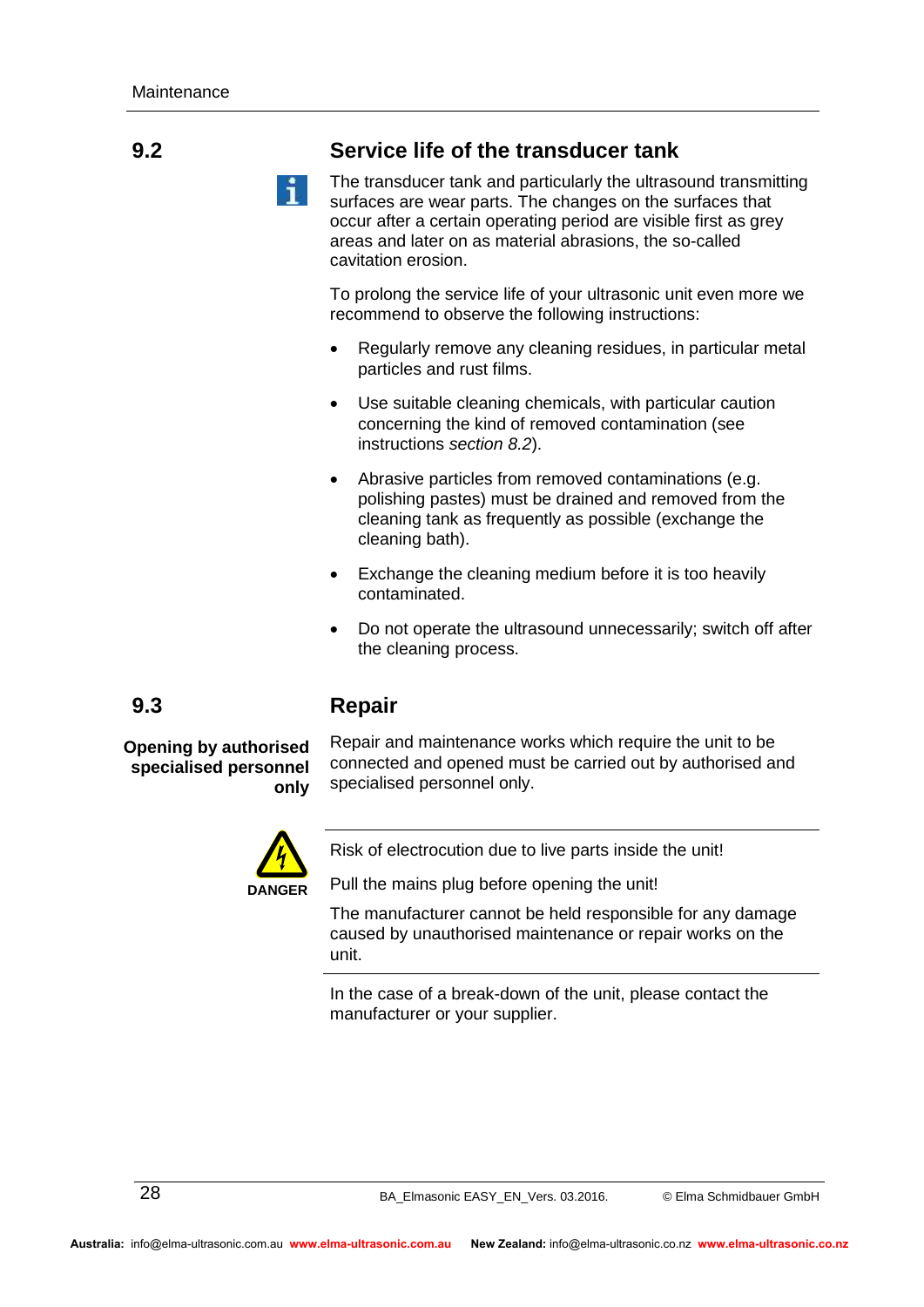

# <span id="page-28-0"></span>**10 Technical Details**

|                            | <b>Bath</b><br>maximum<br>volume<br>${\rm (approx.1)}$ | <b>Bath</b><br>working<br>volume<br>(approx. I) | <b>Bath</b><br>Internal<br>dimensions<br>WxDxH<br>(approx. mm) | Machine<br>External<br>dimensions<br>WxDxH<br>(approx. mm) | <b>Basket</b><br>Internal<br>dimensions<br>WxDxH<br>(approx. mm) | Weight<br>(approx.<br>kg) |
|----------------------------|--------------------------------------------------------|-------------------------------------------------|----------------------------------------------------------------|------------------------------------------------------------|------------------------------------------------------------------|---------------------------|
| <b>EASY 10   H</b>         | 0.8                                                    | 0.7                                             | 190x85x59                                                      | 206x120x182                                                | 177x73x30                                                        | 2.0                       |
| <b>EASY 20   H</b>         | 1.75                                                   | 1.20                                            | 137x123x99                                                     | 176x176x219                                                | 112x103x50                                                       | 2.1                       |
| EASY 30 H                  | 2.75                                                   | 1.90                                            | 225x124x99                                                     | 264x176x219                                                | 198x106x50                                                       | 3.3                       |
| <b>EASY 40 H</b>           | 4.25                                                   | 3.20                                            | 220x118x149                                                    | 263x176x269                                                | 190x105x75                                                       | 4.0                       |
| EASY 60 H                  | 5.75                                                   | 4.30                                            | 281x132x149                                                    | 341x196x269                                                | 255x115x75                                                       | 5.1                       |
| <b>EASY 100 H</b>          | 9.5                                                    | 7.50                                            | 281x222x149                                                    | 339x281x272                                                | 255x200x75                                                       | 5.9                       |
| <b>EASY 120 H</b>          | 12.75                                                  | 11.30                                           | 276x216x199                                                    | 342x285x322                                                | 250x190x115                                                      | 7.5                       |
| <b>EASY 180 H</b>          | 18.00                                                  | 12.90                                           | 303x273x199                                                    | 371x347x322                                                | 280x250x115                                                      | 8.5                       |
| <b>EASY 300 H</b>          | 28.00                                                  | 20.60                                           | 477x274x199                                                    | 544x347x322                                                | 455x250x115                                                      | 11.0                      |
|                            | <b>Mains</b><br>voltage<br>variants<br>(V AC)          | <b>Ultrasound</b><br>frequency<br>(kHz)         | <b>Total power</b><br>consumption<br>(W)                       | Effective<br>ultrasound<br>power<br>(W)                    | Max.<br>ultrasound<br>peak power*<br>(W)                         | Heat<br>output<br>(W)     |
| <b>EASY 10</b><br>EASY 10H | 100-120<br>220-240                                     | 37                                              | 30<br>90                                                       | 30                                                         | 240                                                              | $\pmb{0}$<br>60           |
| <b>EASY 20</b>             | 100-120                                                | 37                                              | 35                                                             | 35                                                         | 280                                                              | $\mathbf 0$               |
| EASY 20 H                  | 220-240                                                |                                                 | 155                                                            |                                                            |                                                                  | 120                       |
| EASY 30 H                  | 100-120<br>220-240                                     | 37                                              | 280                                                            | 80                                                         | 320                                                              | 200                       |
| <b>EASY 40 H</b>           | 100-120<br>220-240                                     | 37                                              | 340                                                            | 140                                                        | 560                                                              | 200                       |
| EASY 60 H                  | 100-120<br>220-240                                     | 37                                              | 550                                                            | 150                                                        | 600                                                              | 400                       |
| <b>EASY 100 H</b>          | 100-120<br>220-240                                     | 37                                              | 550                                                            | 150                                                        | 600                                                              | 400                       |
| <b>EASY 120 H</b>          | 100-120<br>220-240                                     | 37                                              | 1000                                                           | 200                                                        | 800                                                              | 800                       |
| <b>EASY 180 H</b>          | 100-120<br>220-240                                     | 37                                              | 1000                                                           | 200                                                        | 800                                                              | 800                       |
| <b>EASY 300 H</b>          | 100-120<br>220-240                                     | 37                                              | 1500                                                           | 300                                                        | 1200                                                             | 1200                      |

\* EASY 10 – EASY 20 H: Pulsed ultrasound; EASY 30 H – EASY 300 H: Double half-wave sound. The selection of the signal form has been adapted to the bath geometry. Due to the signal form, the quadruple or octuple value is produced for the maximum peak value of the ultrasound power.

© Elma Schmidbauer GmbH BA\_Elmasonic EASY\_EN\_Vers. 03.2016 29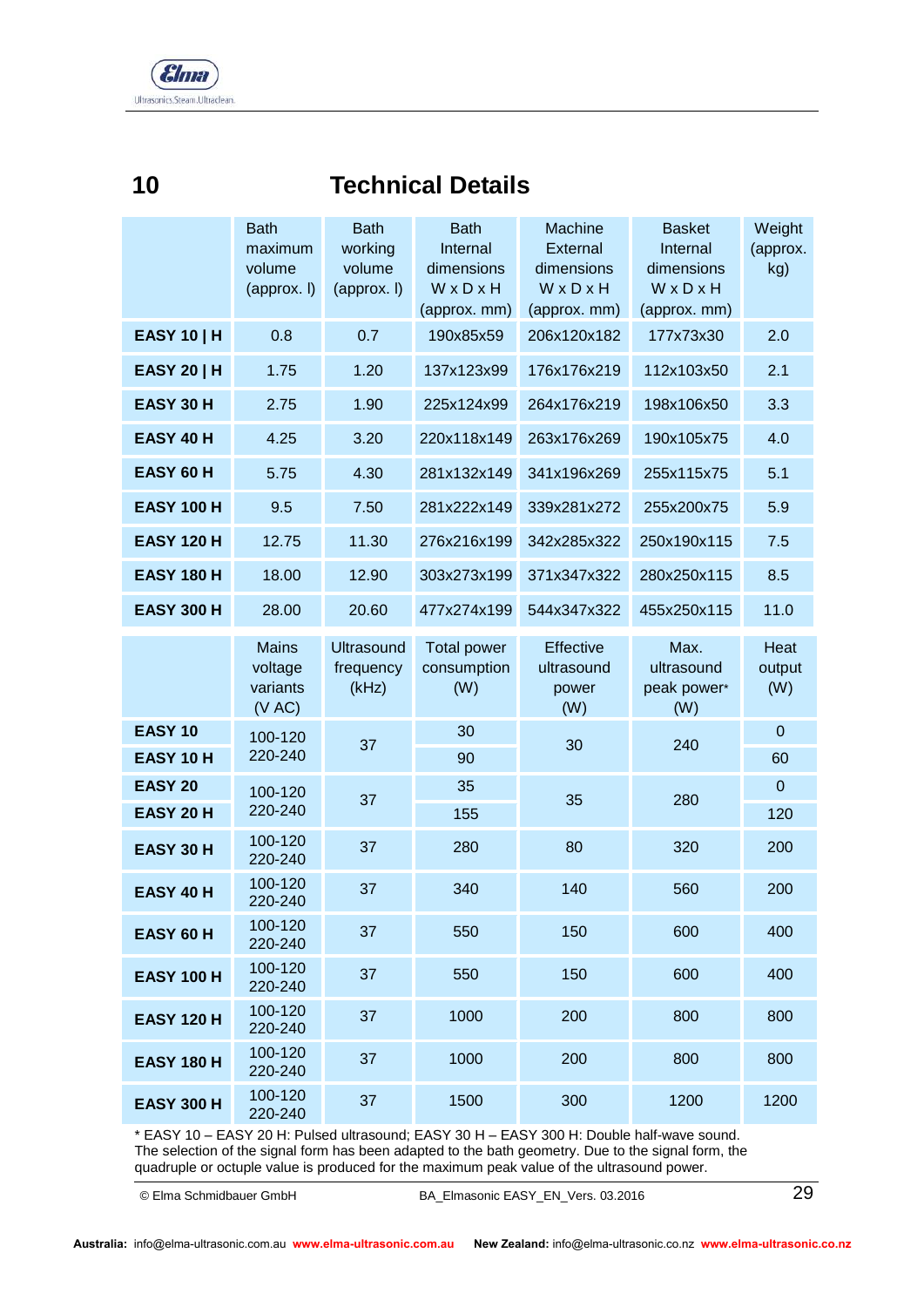# <span id="page-29-0"></span>**11 Troubleshooting**

| <b>Problem</b>                                              | <b>Possible cause</b>                                                | <b>Remedy</b>                                                                      |  |
|-------------------------------------------------------------|----------------------------------------------------------------------|------------------------------------------------------------------------------------|--|
| Case damaged                                                | External influence, transport<br>damage                              | Send machine to the supplier<br>or manufacturer                                    |  |
| Mains power cable<br>damaged                                | External influence, transport<br>$\bullet$<br>damage                 | Obtain original mains power<br>$\bullet$<br>cable from manufacturer or<br>supplier |  |
| No machine functions;<br>All LED indicators dark            | Mains plug not plugged in<br>$\bullet$                               | Plug in the mains plug<br>$\bullet$                                                |  |
|                                                             | De-energised power socket<br>$\bullet$                               | Check power socket / fuse<br>$\bullet$                                             |  |
|                                                             | Mains power cable damaged /<br>$\bullet$<br>interrupted              | Replace mains power cable<br>$\bullet$                                             |  |
|                                                             | <b>Electronics fault</b><br>$\bullet$                                | Send machine to<br>$\bullet$<br>manufacturer / supplier                            |  |
| No ultrasound function;<br>ultrasound LED indicator<br>dark | Ultrasound operation selector<br>$\bullet$<br>switch in "0" position | Put ultrasound operation<br>$\bullet$<br>selector switch in "ON"<br>position       |  |
|                                                             | Machine is switched off                                              | Switch on machine with<br>on/off button                                            |  |
|                                                             | (ultrasound) button ▶ not<br>pressed                                 | Press ▶ button                                                                     |  |
|                                                             | <b>Electronics fault</b>                                             | Send machine to<br>manufacturer / supplier                                         |  |
| Cleaning result not<br>satisfactory                         | Possibly no or unsuitable<br>cleaning agent                          | Use appropriate cleaning<br>agent                                                  |  |
|                                                             | Cleaning temperature may not<br>be optimal                           | Heat cleaning liquid                                                               |  |
|                                                             | Cleaning time may be too<br>short                                    | Repeat cleaning interval                                                           |  |

30 BA\_Elmasonic EASY\_EN\_Vers. 03.2016. © Elma Schmidbauer GmbH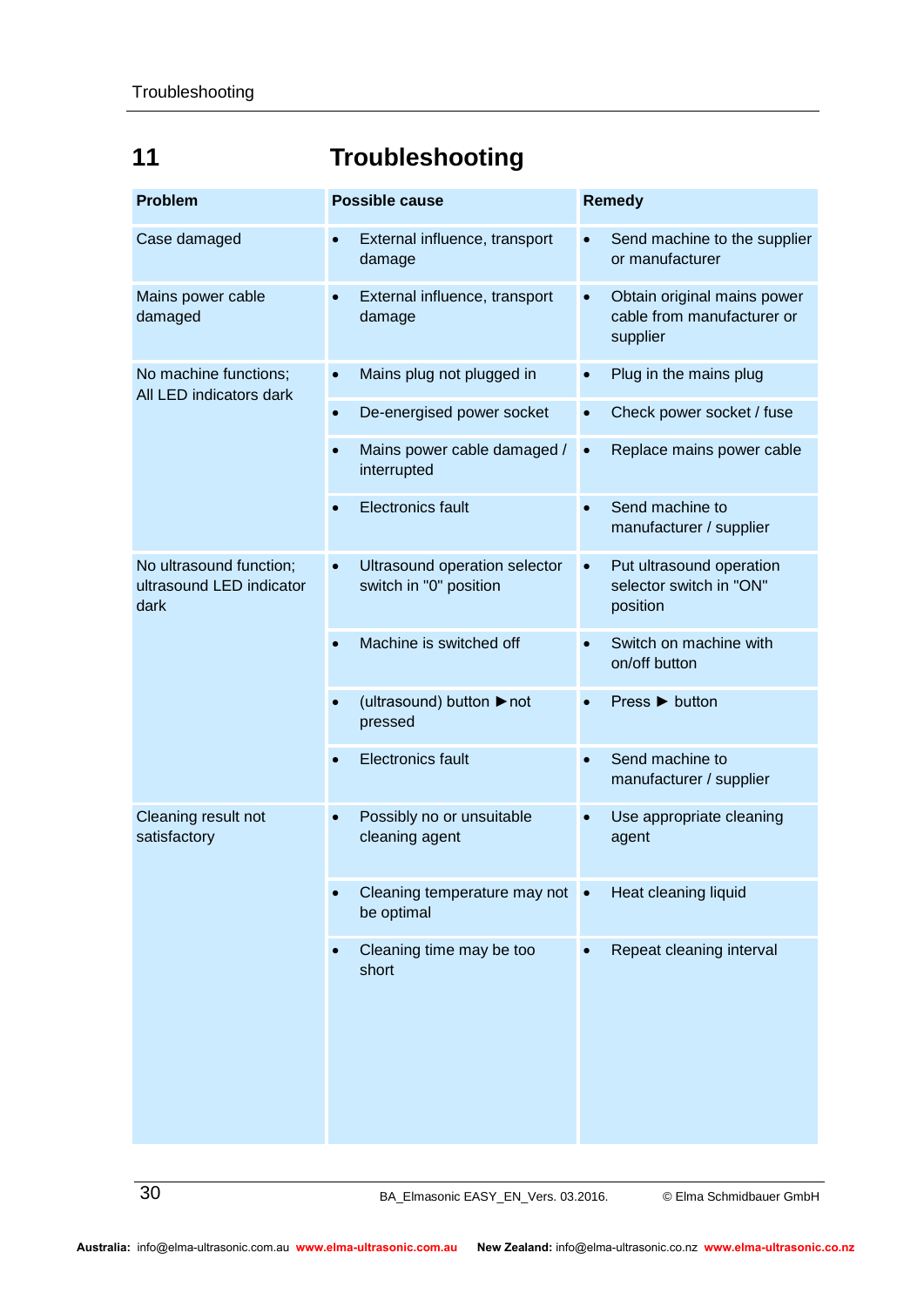

| <b>Problem</b>                                                 | <b>Possible cause</b>                                                                           | <b>Remedy</b>                                                    |  |
|----------------------------------------------------------------|-------------------------------------------------------------------------------------------------|------------------------------------------------------------------|--|
| Machine does not heat up;<br>LED temperature indicator<br>dark | Temperature selector switch in<br>$\bullet$<br>"0" position                                     | Put temperature selector<br>$\bullet$<br>switch in "ON" position |  |
|                                                                | Machine is switched off<br>$\bullet$                                                            | Switch on machine with<br>on/off button                          |  |
|                                                                | <b>Electronics fault</b><br>$\bullet$                                                           | Send machine to<br>$\bullet$<br>manufacturer / supplier          |  |
| Heating up time not<br>satisfactory                            | Heat energy escapes<br>$\bullet$                                                                | Use cover (optional<br>accessory)                                |  |
|                                                                | No circulation of the cleaning<br>$\bullet$<br>liquid                                           | e.g. also switch on<br>ultrasound                                |  |
| Machine produces cooking •<br>noises during heating            | No circulation of the cleaning<br>liquid                                                        | e.g. also switch on<br>ultrasound                                |  |
| Specified temperature is<br>exceeded                           | Temperature sensor is not<br>$\bullet$<br>measuring the average<br>temperature (no circulation) | Circulate liquid manually or<br>with ultrasound                  |  |
|                                                                | Temperature preselection too<br>$\bullet$<br>low                                                | Do not use heater for low<br>setpoint temperatures               |  |
|                                                                | Ultrasound energy continues<br>$\bullet$<br>to heat the liquid (physical<br>process)            | Only switch on ultrasound for<br>$\bullet$<br>a short time       |  |
| <b>LED</b> indicators                                          | pause, flashes, flashes, pause                                                                  | temperature of liquid too high                                   |  |
| <b>LED</b> indicators                                          | pause, flashes, flashes, flashes,<br>pause                                                      | temperature sensor defective                                     |  |
| <b>LED</b> indicators                                          | pause, flashes, flashes, flashes,<br>flashes, pause                                             | ultrasound power too low                                         |  |
| <b>LED</b> indictors                                           | pause, flashes, flashes, flashes,<br>flashes, flashes, pause                                    | unknown program error                                            |  |